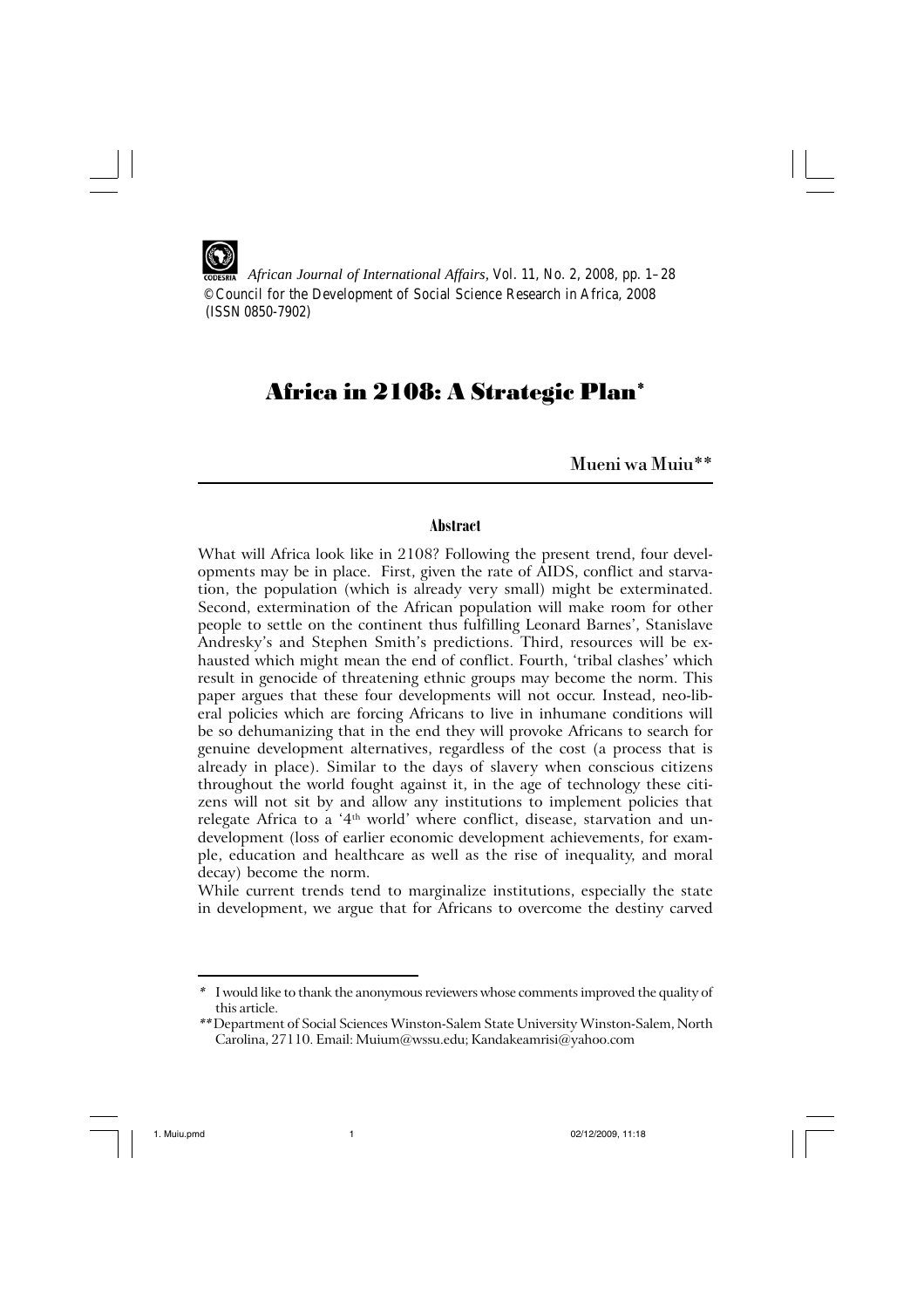for them by globalization – as labourers and bystanders in their own development – they have to reconstitute their institutions based on their culture and history. Only a united Africa can harness its resources for development and fair trade in an age of endemic exploitation and corruption. This paper argues that Africa's future will depend on a revision of state borders, increase in population and the creation of a Federation of African States based on five states. In this article a strategic plan is presented by way of 'Fundi wa Africa: Toward a New Paradigm of the African state'.

#### **Résumé**

A quoi ressemblera l'Afrique en 2108 ? Par rapport à la tendance actuelle, quatre nouveaux développements peuvent se présenter. Premièrement, étant donné le taux de sida, les conflits et la famine, la population (qui est déjà très réduite) pourrait être exterminée. Deuxièmement, l'extermination de la population africaine permettra à d'autres personnes de s'installer sur le continent, correspondant ainsi aux prévisions de Leonard Barnes, de Stanislave Andresky et de Stephen Smith. Troisièmement, les ressources seront épuisées, ce qui pourrait signifier la fin des conflits. Quatrièmement, les « conflits tribaux », qui aboutissent au génocide des groupes ethniques menaçants, peuvent être la norme. Cet article soutient que ces quatre développements ne se produiront pas. Plutôt, les politiques néolibérales qui contraignent les Africains à vivre dans des conditions inhumaines seront si déshumanisantes qu'en fin de compte, elles pousseront les Africains à chercher de véritables alternatives de développement, quel que soit le coût (un processus qui est déjà en place). Comme à l'époque de l'esclavage lorsque des citoyens conscients à travers le monde entier ont lutté contre l'esclavage, les citoyens de l'ère de la technologie ne vont pas s'asseoir et laisser les institutions mettre en œuvre des politiques qui relèguent l'Afrique au « quart monde » où les conflits, les maladies, la famine et le non-développement (la perte des acquis en matière de développement économique, par exemple, l'éducation et les soins de santé ainsi que l'augmentation de l'inégalité et la dégradation morale) deviennent la norme.

Alors que les tendances actuelles sont de marginaliser les institutions, particulièrement l'État en développement, nous soutenons que pour que les Africains puissent vaincre le destin qui leur est sculpté par la mondialisation, comme des ouvriers et des spectateurs dans leur propre développement, ils doivent reconstituer leurs institutions sur la base de leur culture et de leur histoire. Seule une Afrique unie peut exploiter ses ressources pour le développement et le commerce équitable à une ère d'exploitation et de corruption endémiques. Cet article défend l'idée que l'avenir de l'Afrique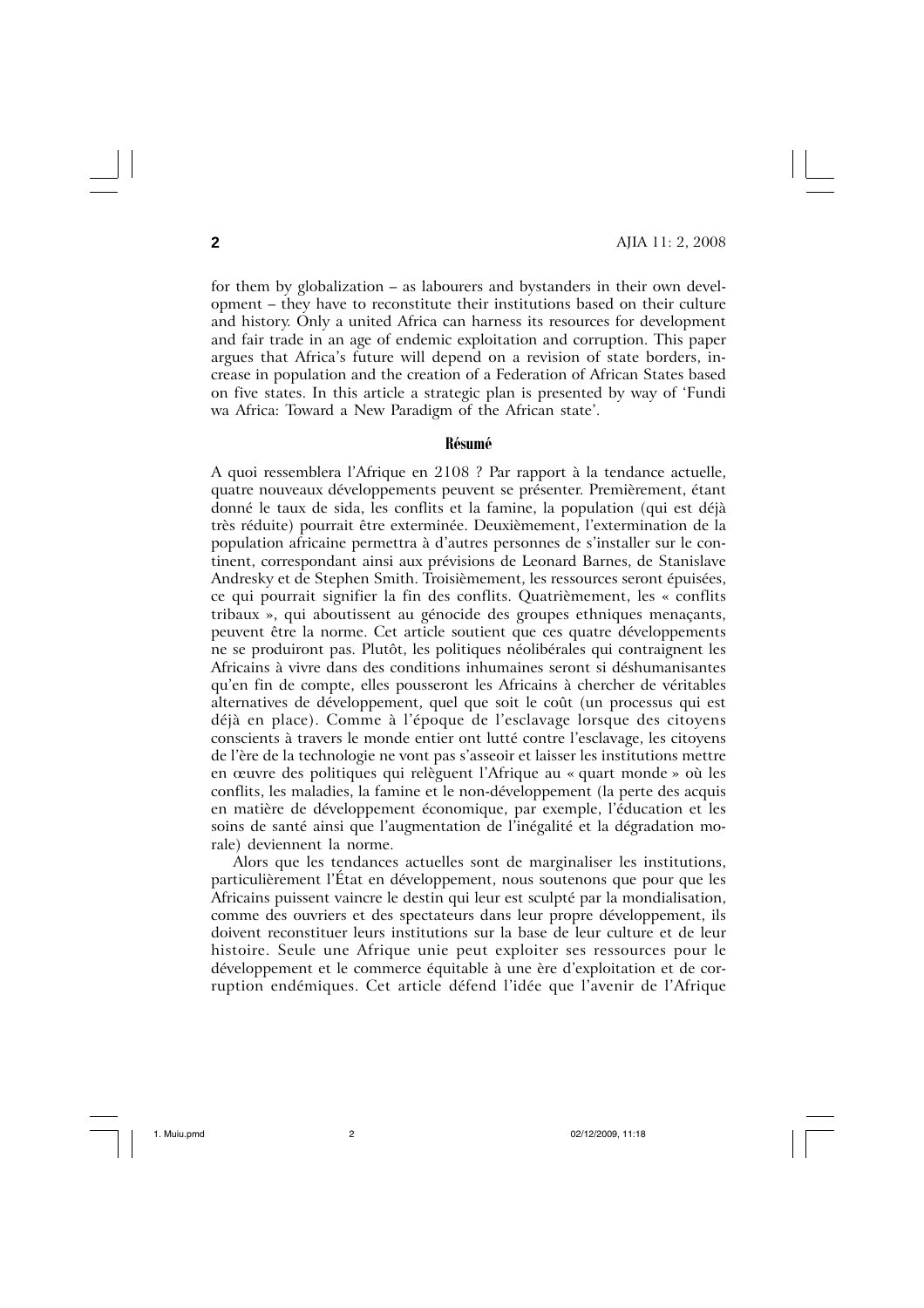dépendra de la révision des frontières entre les États, de l'augmentation de la population et de la création d'une Fédération des États Africains sur la base de cinq états. Dans cet article, un plan stratégique est présenté à travers « Fundi wa Africa: Toward a New Paradigm of the African state ».

#### **Introduction**

Various studies have been done both by Afro-pessimists, optimists and others who were in between. This paper presents Africa's strategic plan for 2108 by way of a theory. *Fundi wa Africa'*s (of Africa in Kiswahili) main focus of analysis is the state, defined as a multilayered entity from grass-root organizations to the leadership. The core of the state is the people who reside within its boundaries. It is informed by diverse ethnic groups' culture, history and environment. The approach includes historical, political, economic, and cultural analysis; it also looks at the impact of population control on Africa's development.

The emphasis placed by this work on indigenous African political systems is not meant to glorify a so-called 'golden age'. Rather, it is designed to identify the still functional elements of those systems and institutions which could be used as building-blocks to re-construct a popular and developmental (that transforms people's lives for the better) modern African state. In principle, *Fundi* can be used to analyze any African country such as Algeria, Cameroon, Ghana, Kenya, Mozambique, Nigeria and Sudan, to name a few. *Fundi* can even be used outside the continent to study any former colony in which an indigenous population still exists, such as Brazil, Bolivia, Haiti, Indonesia or Iraq. All these countries experience basically the same conditions, such as poverty, disease and conflict; they only differ in terms of degree. In African countries, such conditions are more extreme and the stakes are higher than in most third world countries because Africa is the largest continent in the world, has abundant natural resources, and is under-populated. *Fundi* can also be used to explain why though Ethiopia and Liberia were always independent, they were never able to industrialize.

*Fundi wa Africa* differs from the Statist approach in that (a) it analyzes the creation and evolution of the African state (from indigenous to colonial and post-colonial), (b) it shows how internal and external events and actors in Africa shaped the state and its leadership and (c) it prescribes what the ideal state and its leadership (as determined by Africans themselves) should be. *Fundi* examines the nature and structure of

1. Muiu.pmd 3 02/12/2009, 11:18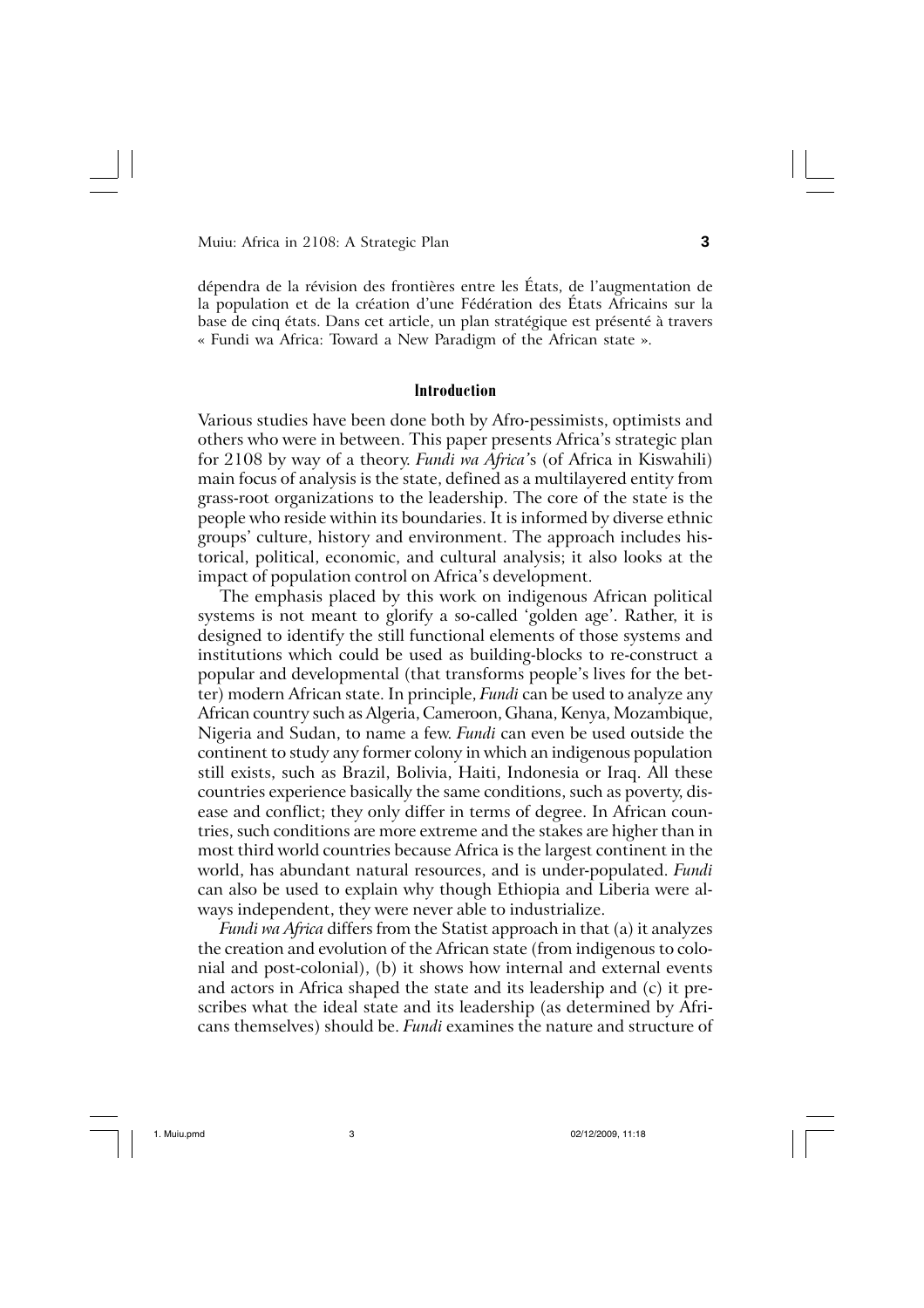the African state and tries to answer the following questions: how was the African state shaped? What values inform it, and what type of relationship between the rulers and the ruled does it favour? Unless the state is subjected to much greater, in-depth scrutiny and analysis, African studies will continue to deal with form rather than substance.

Thus, if the Japanese state reflects Japanese values, the American state American values or the French state French values, why should African states not reflect African values? Are African values authoritarianism, conflict, corruption, dependency, disorder, hunger and war? In order to meet African peoples' specific priorities and needs, the state must be reconfigured by retaining its positive (and adequately functioning) elements and by incorporating the still functional remnants of indigenous African institutions. In essence, the nature of the African state determines the framework of its economic, political and social interaction with the sub-regional, regional and international environment. Such an approach implies that the state becomes the main unit of analysis and the central focus of our study.

## **Fundi wa Africa as Theory**

This paper argues that African state structures and their relationship with Western countries are the root causes of the African predicament. 'West' here does not imply that Western societies are homogeneous. They are made up of people of different social classes, races, ethnicities and religious beliefs. Similarly, Africa is not viewed as a homogeneous geographic, environmental and socio-political entity. For example, West Africa (especially the Sahel region) is very different from East, Central and Southern Africa. Under the influence of Islam, most African institutions have thrived alongside Western-imposed ones. Furthermore, Islam and Christianity have affected African culture in different ways. In some cases, the worst of indigenous African culture has been retained, for example when super-natural powers are used to destroy life or cause conflict. Using the pretext of tradition, people may depend on their neighbours to provide for their basic needs without any sense of shame. Yet, dependency and laziness were unacceptable values in African culture. Another disturbing feature is the survival of the caste system (based on inherited socio-professional specialization) in some regions of Africa, such as Sahelian West Africa. This system is so entrenched in these communities that members of the so-called 'lower' castes (such as griots,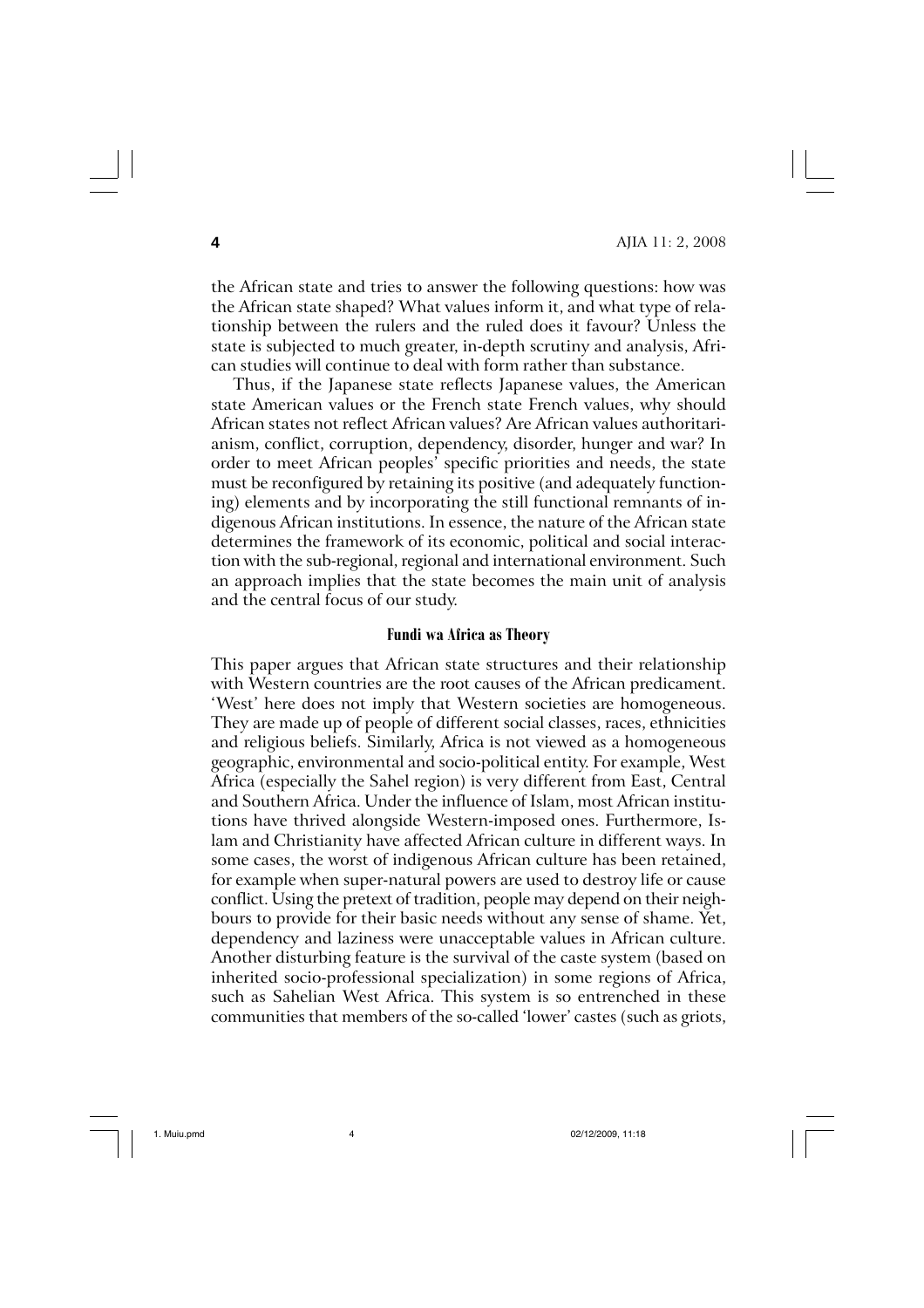blacksmiths or leather-workers) are not given much room to grow and prosper outside their own caste. Geographically and environmentally, there are also huge differences between the desert, the savannah/Sahel, and the forest.

By 'African' is meant any person who identifies as such and considers Africa as their home. In this study, 'Africa' refers to all 54 states on the African continent, including Western Sahara and the Indian Ocean island states. African states vary greatly in size, natural resource endowment, environmental features and population. However, the appalling socio-economic conditions facing the majority of the population (conflict, low life expectancy, disease, famine, poverty and unemployment) and the exorbitant privileges enjoyed by the ruling elite (obscene wealth, foreign bank accounts, conspicuous consumption, children studying, and families shopping abroad) are much the same throughout the continent. This predicament puts Africa at the lowest level of economic, political and social development in the world. One striking feature of the African predicament is that the ruling elite typically constitutes no more than two per cent of the population, yet enjoys full citizenship rights, as well as freedom from hunger, disease, fear and conflict. This ruling elite – which maintains an expensive, western-type lifestyle in the country's capital city – remains totally indifferent to the plight of the majority of the people, who are at their mercy. *Fundi* contends that one cannot understand the African predicament without analyzing African indigenous political systems, as well as the colonial and neo-colonial states. Successive historical processes such as slavery, colonialism and neo-colonialism (an on-going process renamed 'globalization') contributed to the creation of the present African state, which reflects the Western state but *fails to perform the same functions*.

This paper argues that this Leviathan is a monster which functions as an agent of exploitation of the people by both African rulers and the West. The present crisis facing the African state, which manifests itself through AIDS, conflict, foreign indebtedness, eugenics population policies and un-development makes it impossible for the African state to attain autonomous, self-sustaining development. The present state is not conducive to development because its nature – an exogenous structure without Africans' interests, priorities and needs at heart – and its relationship with the West do not allow for any type of autonomous, popular development. In reality, the African state has been constructed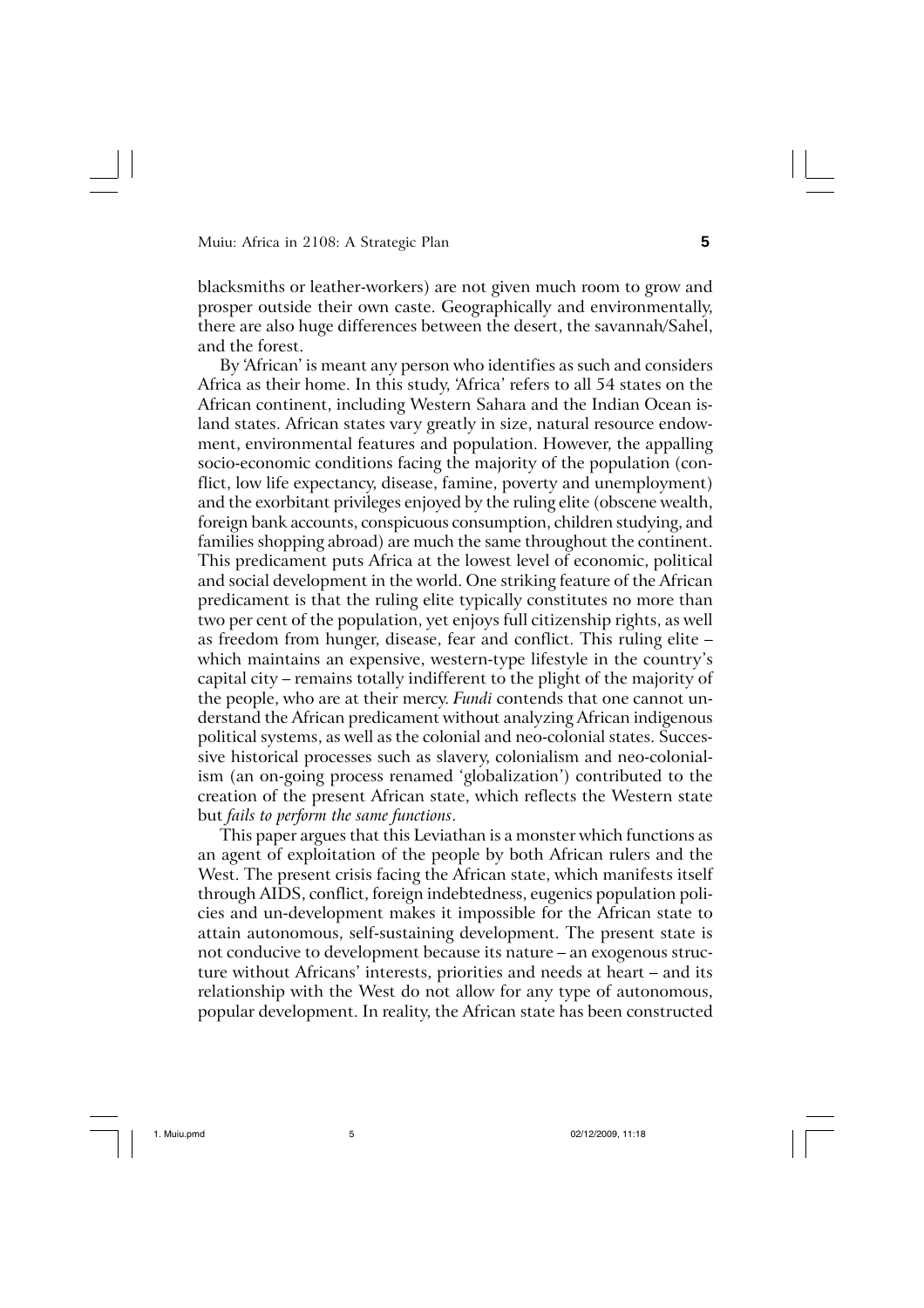**6** AJIA 11: 2, 2008

in such a way that dependency on the West is inevitable. The way out of this predicament is to replace the present African state with the still functional positive elements of African indigenous institutions in order to create a state that can be both autonomous and democratic. Such a development cannot occur without the people's participation, hence the introduction of *Fundi wa Afrika.* It is believed that no one has used such an approach before. Mueni wa Muiu decided to apply it to study the nature of the African state after she observed the building process in a small village in eastern Kenya. The owner of the house determined what the needs of the family were, and explained this to the builder. Throughout the building process, the builder and the owner consulted each other. Whenever any modifications were required, the builder effected them according to the client's needs and instructions. Muiu noticed the same process when she took her material to a tailor for a suit to be made. The tailor would ask Muiu what her needs were, and they consulted each other throughout the tailoring process, which would only be completed when both were completely satisfied with the final product. It is then that Muiu realized that the relationship between Africans and their institutions in indigenous Africa was similar to the building and tailoring processes. In those days, the leaders were attentive to their people's priorities and needs, and they would fashion the political institutions accordingly. Muiu then decided to study the evolution of these institutions to understand when and how they changed to be externally-determined rather than being defined by indigenous factors.

*Fundi wa Africa* is a new paradigm in African studies. By 'paradigm' is meant, according to Thomas Kuhn, a model of scientific practice that some particular community acknowledges for a time as supplying the foundation for its further practice and attracting a group of adherents away from competing modes of scientific activity*.* At the same time, this new paradigm is sufficiently open-ended to leave to this group all sorts of problems to resolve (Kuhn 1997:10). The socio-political and economic conditions facing the majority of Africans developed over many centuries and obviously cannot be changed within a short time-frame. Political and economic transformation will take a very long time and is likely to involve conflict because the indigenous and foreign beneficiaries of the present system will fight to maintain the *status quo*.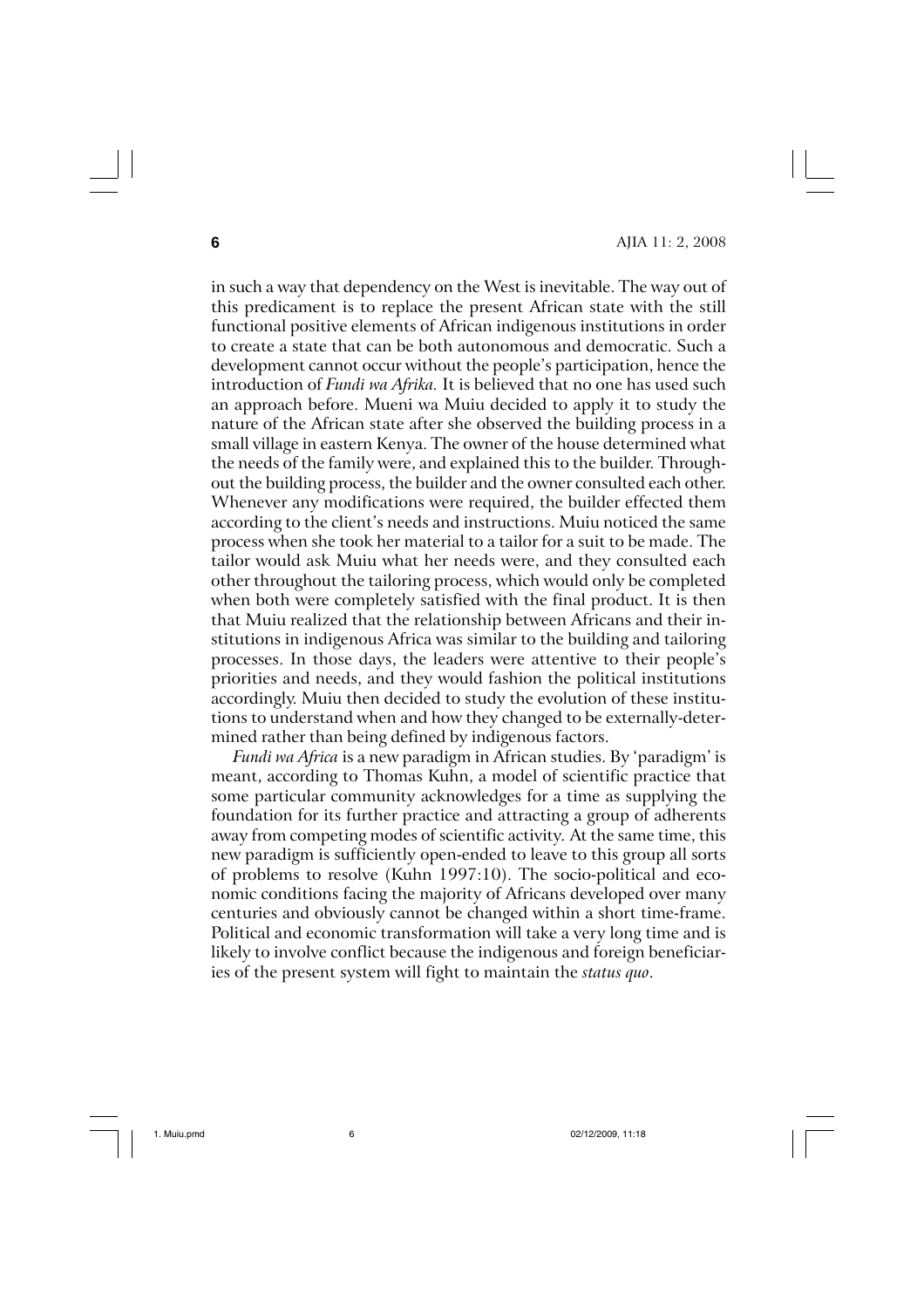## **Fundi** *w***a Africa in Practice**

The main practical aspects of *Fundi wa Afrika* may be summarized in 15 points.

1. *Fundi wa Africa* argues that the African state must be reconstructed based on African culture, history, traditions, priorities and needs (however these are defined by Africans). It uses history to demonstrate that African political systems were radically and permanently altered after slavery to serve minority and Western needs. To reverse this trend, Africans must first recapture their economies. Such a development implies Africans' control over the resources within their borders for the *sole benefit* of every African child, man and woman. *Fundi wa Afrika* argues that any other plan is only a distraction which draws Africans' energy away from constructive purposes and toward dependency and destructive activities. African people must also realize that they *have* to take ownership of their own development and democracy. Western countries and their African associates, like any other group, protect their own interests to the detriment of the majority of the people. The dependency of the majority of the population on religious fatalism, corrupt African leaders, or predatory Western countries will only result in bankrupt development models, moral decay and poverty. An astute observer of Western societies, the French publicist Alexis de Tocqueville, observed as far back as 1835 that:

If we reasoned from what passes in the world, we should almost say that the European is to the other races of mankind, what man is to the lower animals; he makes them subservient to his use; and when he cannot subdue, he destroys them (Tocqueville 1835:179).

In 1921, René Maran deplored the heavy cost in human lives of the French 'civilizing mission' (*mission civilisatrice*):

Civilization, civilization, pride of the Europeans and graveyard of innocents, you build your kingdom on cadavers. You are the force that prevails over the law, you are not a guiding light, but a wild fire (Diop, O. T. & F.X. Verschave 2005:33–34).

In the same vein, Leonard Barnes argues that

The NATO countries are no longer able to give. They cannot give at all, in the sense of behaving with a measure of yielding deference in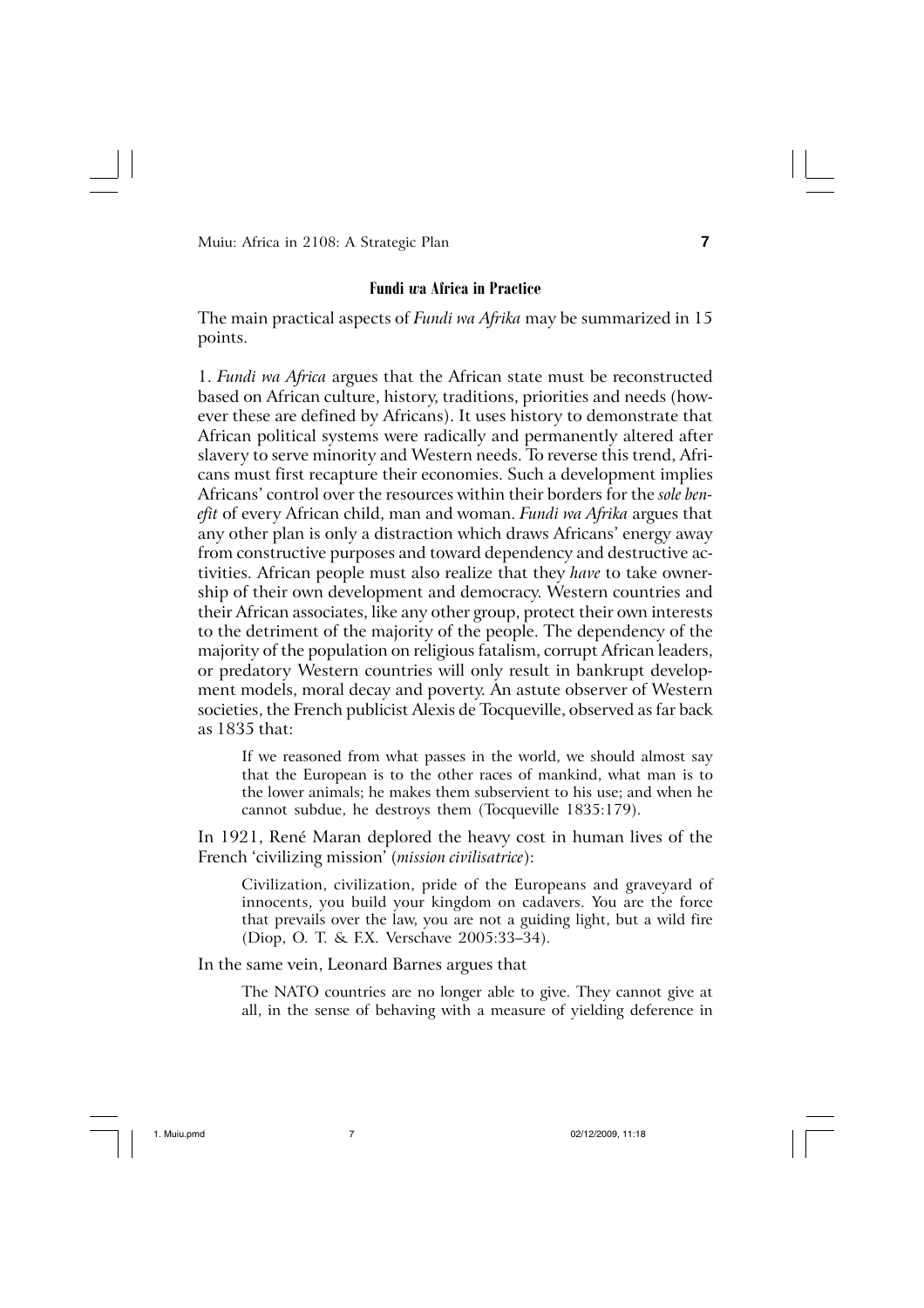those whose value-systems differ from their own. Nor can they give at all, in the sense of showing generosity united to calculations of their own advantage. Beyond a punch in the face from their power, they have nothing, therefore, to offer to anybody (Barnes 1969:55).

Wayne Madsen concisely sums up America's contemporary Africa policy:

America's Africa policy is morally corrupt. Its commercially-influenced orientation has directly promoted ethnic rivalries and some of the worst bloodshed of the  $20<sup>th</sup>$  century. U.S. military and intelligence involvement in Africa, far from creating a sanguine and stable environment for a 'new world order,' has taken the continent back to another era, namely, the 'old world order' of Western tutelage, tribal preferences, commercial chicanery, and continued underdevelopment (Madsen 1999:478).

The interests of Africans differ from those of Western countries. The former want to live in dignity, economic self-determination and peace, while Western countries want cheap labourers – who accept an inferior position in a Western-dominated world – and markets for their goods. Western countries also want to exploit Africa's natural resources. Given the nature of the relationship between African and Western states, the former cannot industrialize unless the process is controlled by a small white minority, as is the case of South Africa. Furthermore, conflict, war, disease and epidemics will depopulate the continent to such an extent that it will never be able to compete in the international economy. According to Stanislav Andreski, African countries and peoples will eventually self-destruct under the combined impact of war, famine and disease, acting as efficient checks on population growth:

In any case, so long as the birth rate remains at the present level, war, famine and disease will continue to play the role of checks to population growth with increasing efficacy. Which of these checks will be more important will depend on the circumstances; and we might see either endemic warfare (internal or external) or harsh despotisms holding down their subjects in such misery and degradation that the victims of *disease, hunger, terror and crime* will be sufficiently numerous to compensate for the high birth-rate (Andreski 1968:212 *the author's emphasis in italics*).

In other words, according to some Western experts, the main problem with Africa seems to be the *Africans* themselves. As Barnes noted back in 1969: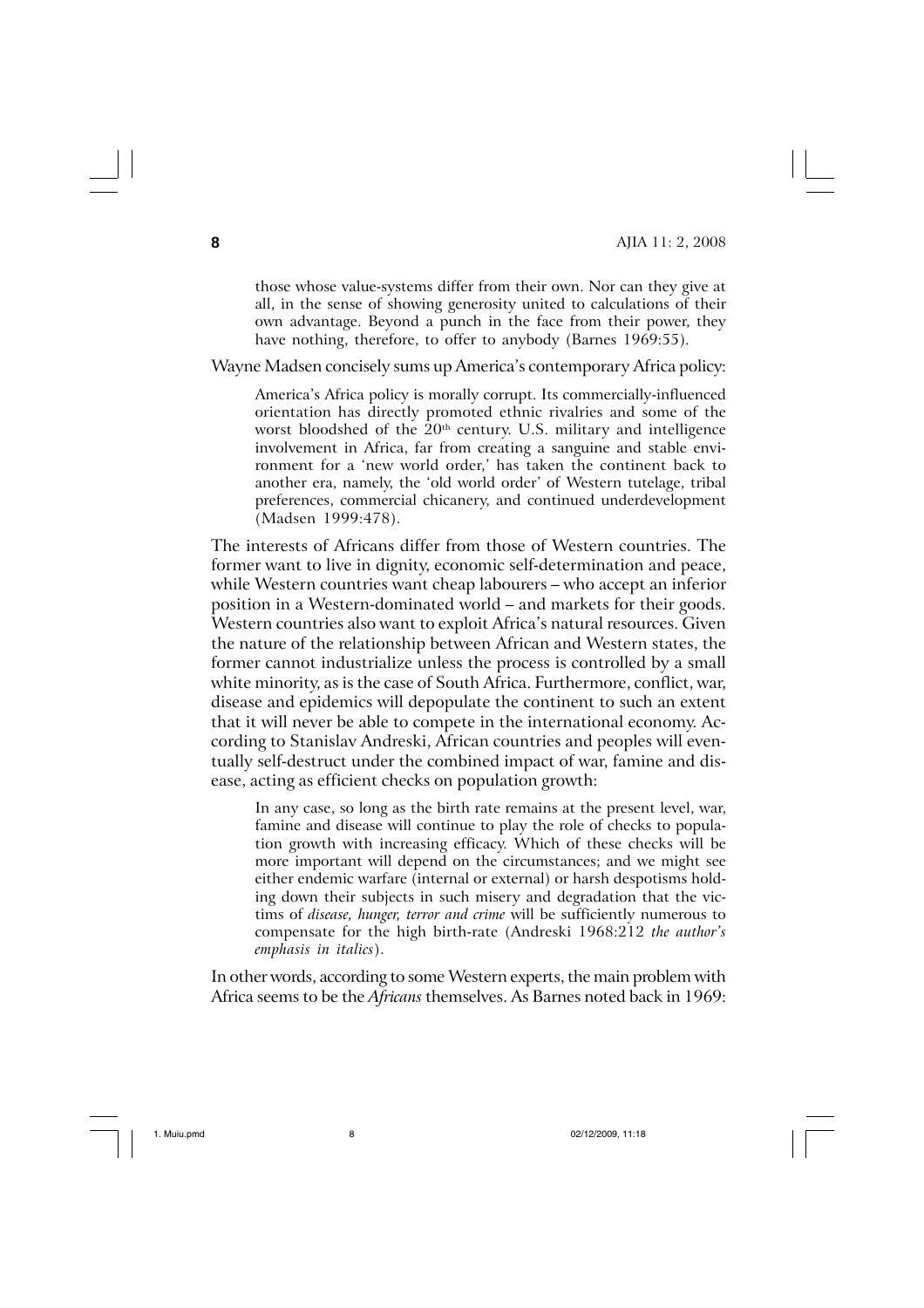If it were possible to empty the continent of Africans and replace them with much smaller numbers of say, Chinese or Japanese or even Americans, the *mise-en-valeur* [development] of these desperately illused territories would proceed at a pace and in a relatively orderly fashion of which there is no current prospect (Barnes 1969:11).

Stephen Smith makes a similar argument:

If, by some kind of population replacement program, the population of resource-poor Japan could replace that of oil-rich Nigeria; or the population of France could replace that of the Democratic Republic of Congo, then the future of the 'giant of sub-Saharan Africa' or that of former Zaire would be secure. Similarly, if six million Israelis could replace an almost equivalent number of Chadians, flowers would bloom in the Tibesti desert and an African Mesopotamia would emerge in the fertile lands between the rivers Logone and Chari [in Chad] (Diop O. T. & F.X. Verschave 2005:19, 82–3).

Similar to the days when slavery was the norm and citizens rose against it, in the age of globalization some citizens have taken measures to halt the destructive nature of globalization. These citizens (both local and international) have formed associations to empower themselves. For example, when banks in Ghana, Kenya, Uganda, Tanzania, Nigeria and South Africa denied loans to clients who lacked collateral, these citizens created their own fund-raising organizations which empowered them economically. Similarly, to counter foreign security firms which only protected Europeans, local citizens created their own firms for protection. Africans who live in the Diaspora have also realized that sending funds home is not enough. Instead, they are investing in property whereby they have replaced foreign capital in some cases. As Africans in the Diaspora continue to have dialogue with those on the continent, many are forced to question the viability of the Western-imposed type of development. A new movement is developing which forces these Africans to seek alternative ways of empowering themselves. In the Democratic Republic of Congo where capitalist greed is out of control, citizens have created their own sources of electricity, organized trade and security. It is interesting to note that these movements are developing as a result of the economic disempowerment and moral decay that Western tutelage has produced in these states. These contradictions have forced some Africans to fight for their own liberation as they travel from country to country where the stark realities of uneven development are laid bare.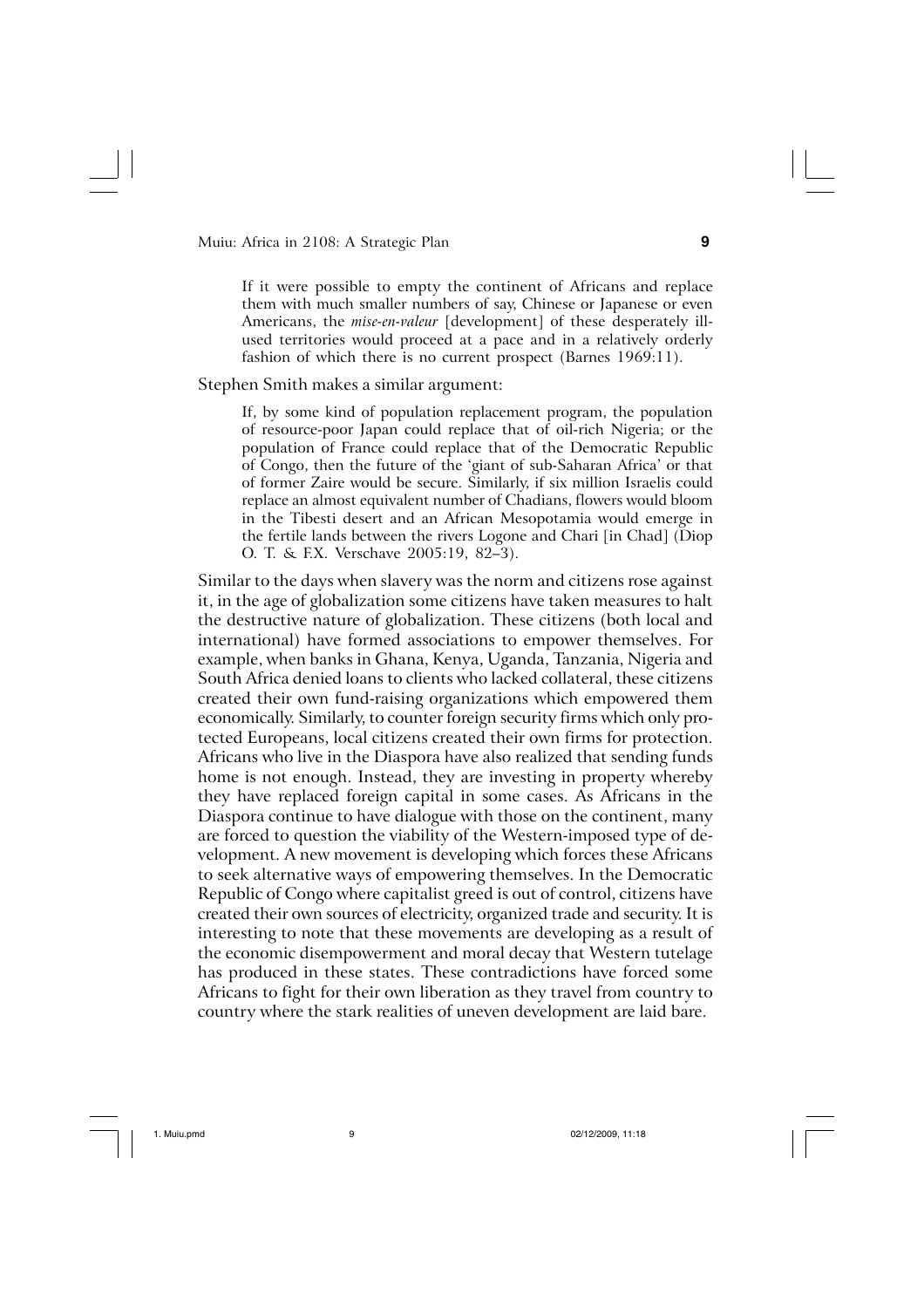**10** AJIA 11: 2, 2008

2. Every *legitimate* state's first priority must be to halt the progression of debilitating diseases still endemic in Africa, particularly AIDS, malaria, sleeping sickness (trypanosomiasis), river blindness (onchocerciasis), bilharzia (schistosomiasis) and tuberculosis. This means that leaders will not allow their populations to be used as human guinea pigs by pharmaceutical companies, nor will they spend excessive amounts of money on the military at the expense of their people as is the case in Botswana, Kenya, Uganda and South Africa. In four conflict-affected central African countries (Angola, Congo, the Democratic Republic of Congo, and Gabon), WHO (World Health Organisation), UNICEF, and the CDC (Center for Disease Control & Prevention) launched the firstever synchronized massive polio immunization campaign with the aim of vaccinating 16 million children between July and September 2001 (All Africa.com). At the time of writing a combined effort between the Centers for Disease Control & Prevention and the World Health organization is vaccinating the Cote D'Ivoire's citizens in conflict areas. A leadership that *abandons its people to disease and exploitation is illegitimate.* Legitimate leaders are those who know (and are responsive to) their peoples' basic needs. First, they meet those basic needs (such as security, food and health). Second, these leaders *listen* to their people, they consult them on all major political and economic decisions. Third, such leaders *do not need to be protected* from the people because they are one with the people. Fourth, such leaders also consult with local – as opposed to foreign – advisers who have African interests (whichever way these are defined) at heart. Fifth, such leaders do not *steal* from the people. Instead, they protect and defend the wealth of the nation for the common good, a feature that existed in indigenous political institutions. 3. Africans should connect rural (where the majority lives) with the ur-

ban areas on the basis of African culture. The current class formation prevents a reconstitution of the state because the elite is divorced from the peasantry (a process that began with slavery). Transformation cannot occur within the present class structure without conflict developing, since the interests of the elite differ from those of the poor. No people can develop within a foreign culture. If Africans are to control their destiny, they must do so within their own culture. Africans have to take another look at their history to borrow what worked in indigenous Africa and merge it with Western institutions. Indigenous institutional safeguards such as checks-and-balances on leaders' powers would benefit contemporary African states. Civil society organizations must be based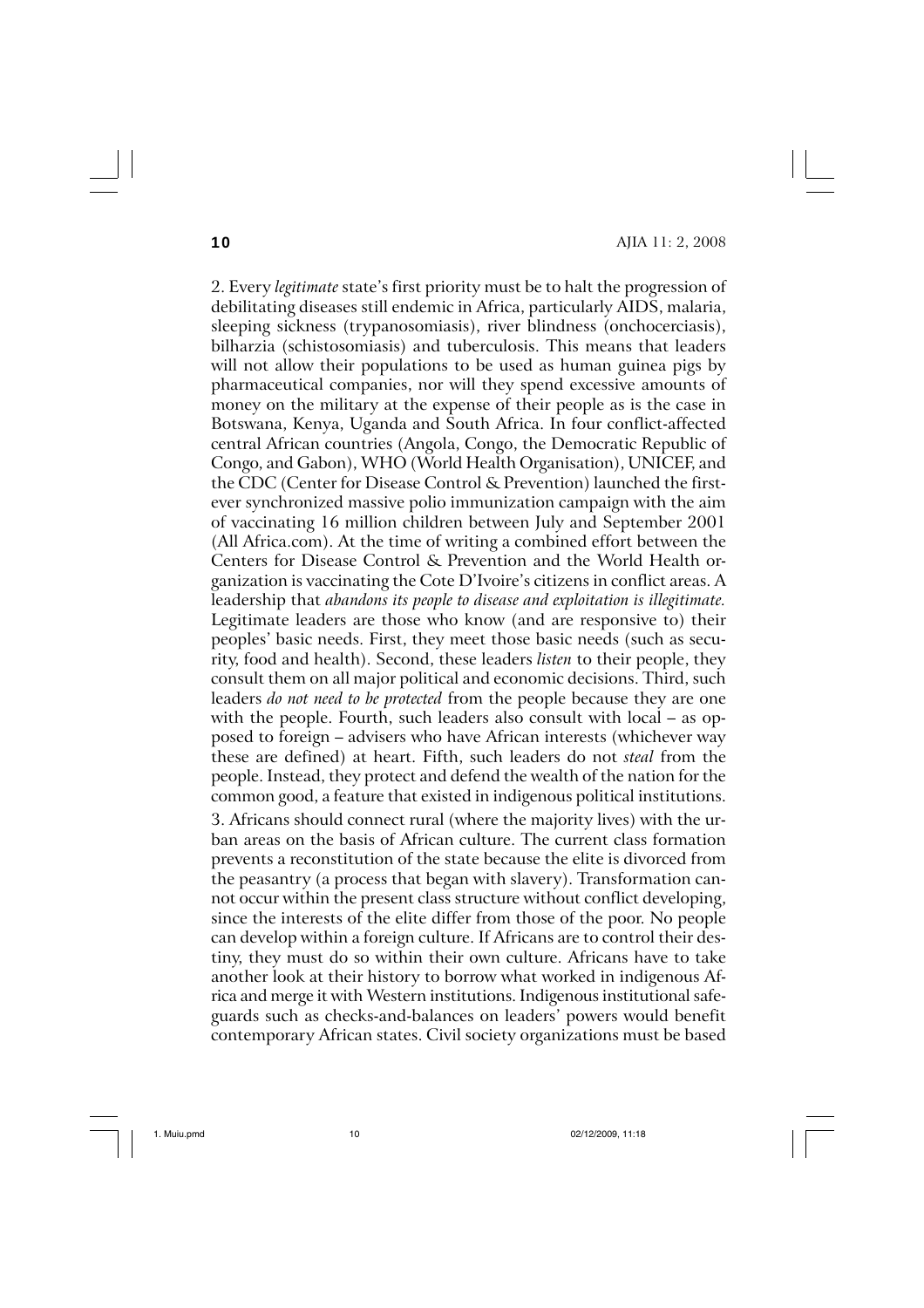on the African reality and on indigenous social structures such as agegrades. Decentralization of political power must be integrated into the present state system. African leaders should take a leaf from the rural sector to learn what past institutions could work in contemporary Africa. Thus, the Ruwenzururu – a peasant guerrilla movement of the Bakonzo and Bamba on the Uganda-Zaire border active from 1962 to 1980 – organized peasant communities into popular assemblies with supervisory powers over state functionaries. The village assembly – which included all adult villagers – had the right to appoint, censure or acclaim the chief, without any state interference or intervention (Mamdani 1996:197–200, 206–7).

According to *Fundi wa Afrika,* Africans must realize that only their efforts will change the conditions facing them. The people must know that no single individual, however famous, will save them. Everything depends on them. Once the political arena has been demystified through political awareness, Africans will identify with a reconstituted state. Such a state becomes *theirs*. They will not steal from it because they have made it. They can change it whenever they choose to because it is based on their interests. This liberating awareness becomes a driving force for improving the conditions facing them. It also removes the Africans' dependency syndrome (whether on leaders, deities or the West).

*Fundi wa Afrika* does not assume that culture is constant but views it as a dynamic force that changes according to the conditions facing it. It does not assume that all African culture is valuable, just like not all Western culture is positive. Some aspects of African culture have been used to dispossess Africans. For example, the openness of Africans to strangers has resulted in some people taking advantage of Africans. Africans' trust of others to have their best interest at heart is a weakness that continues to inform contemporary culture. This aspect of African culture must be discouraged. In other words, Africans must prioritize their interests – however defined – over those of others. As any other society does, Africans must rely and build on the best of their own culture to recreate the state. They must incorporate modern technology into the positive aspects of their culture. Mimicking the West only exacerbates Africa's poverty, as is currently happening under the guise of democracy, civil society, liberalization, the rule of law and globalization. Such mimickry perpetuates a process of destruction of African indigenous institutions which began with the trans-Atlantic slave trade. The colonial state cannot possibly be *reformed*. It has to be totally *destroyed.*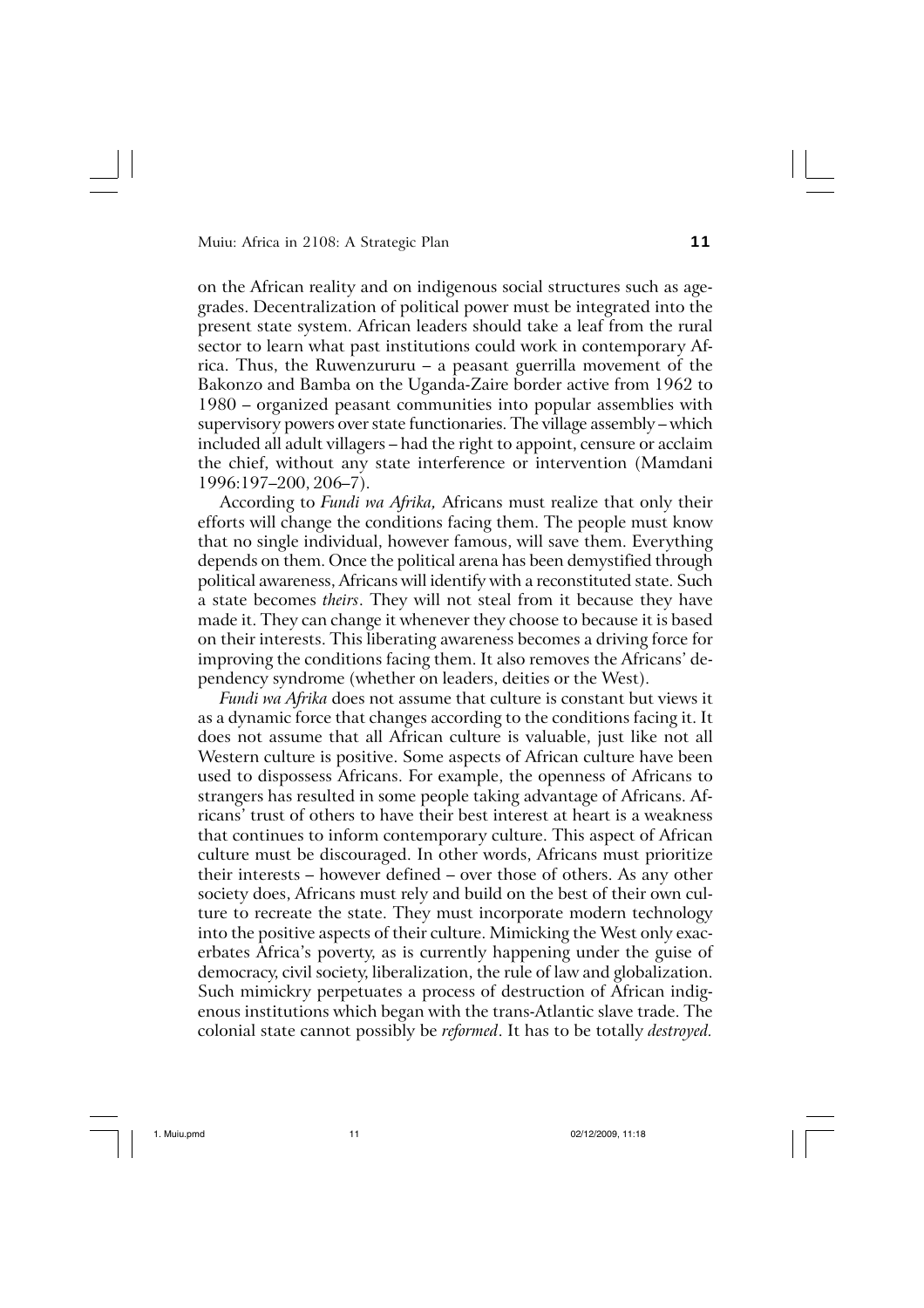How can a rotten mango tree produce mangoes? Africans must ask themselves: whose democracy, whose liberalization and whose globalization are we talking about? They will discover that all these slogans mask a ploy to control African resources. By focusing on the rural sector, the African state will stop the rural-to-urban migration which has left the former in stagnation. Production must be focused on domestic needs rather than being export-oriented. Such an orientation implies that the first priority would be like in any other modern state: to meet the basic needs of the people.

4. Africans must transform the educational system. Under colonial education Africans were trained in irrelevant fields that were not informed by their culture and environment. Education was too theoretical. It was too centralized in urban centres, thus neglecting villages. Western education in Africa alienates Africans from their culture and environment. It presents Africans as people without any *positive* tradition, culture and history, people who were always 'backward', weak and dependent until Western colonialists and Christian missionaries came to *save* them. This misrepresentation must be countered if Africans are to be free. Civic education will be crucial in creating an African state. Such an educational system encourages students to be innovators and educators rather than passive consumers of information. It can integrate African oral tradition, art, history with science and technology to prepare Africans to deal with their environment and the conditions facing them. Such an education would use a new type of pedagogy. For example instead of students sitting in a classroom facing the teacher, the African circle that was used for story telling could be introduced. Students would sit in circles with the teacher – acting as a facilitator of knowledge – at the centre, in the belief that students learn in different ways. Furthermore, education should directly relate to the students' reality rather than alienating them from their environment. Thus, colonial education discouraged Africans from studying science and mathematics. The new educational system must emphasize both disciplines. Schools of mines and engineering must be introduced throughout the continent to teach Africans how to exploit their resources. The abridged and popularized version of the 8-volume UNESCO *General History of Africa* can be used as a starting point for teaching history. Compulsory universal education must be introduced throughout Africa. No society can develop without its youth. Any keen observer visiting African countries from Cape Town to Cairo will be shocked by the number of idle youth. *Fundi wa Africa* ar-

1. Muiu.pmd 12 02/12/2009, 11:18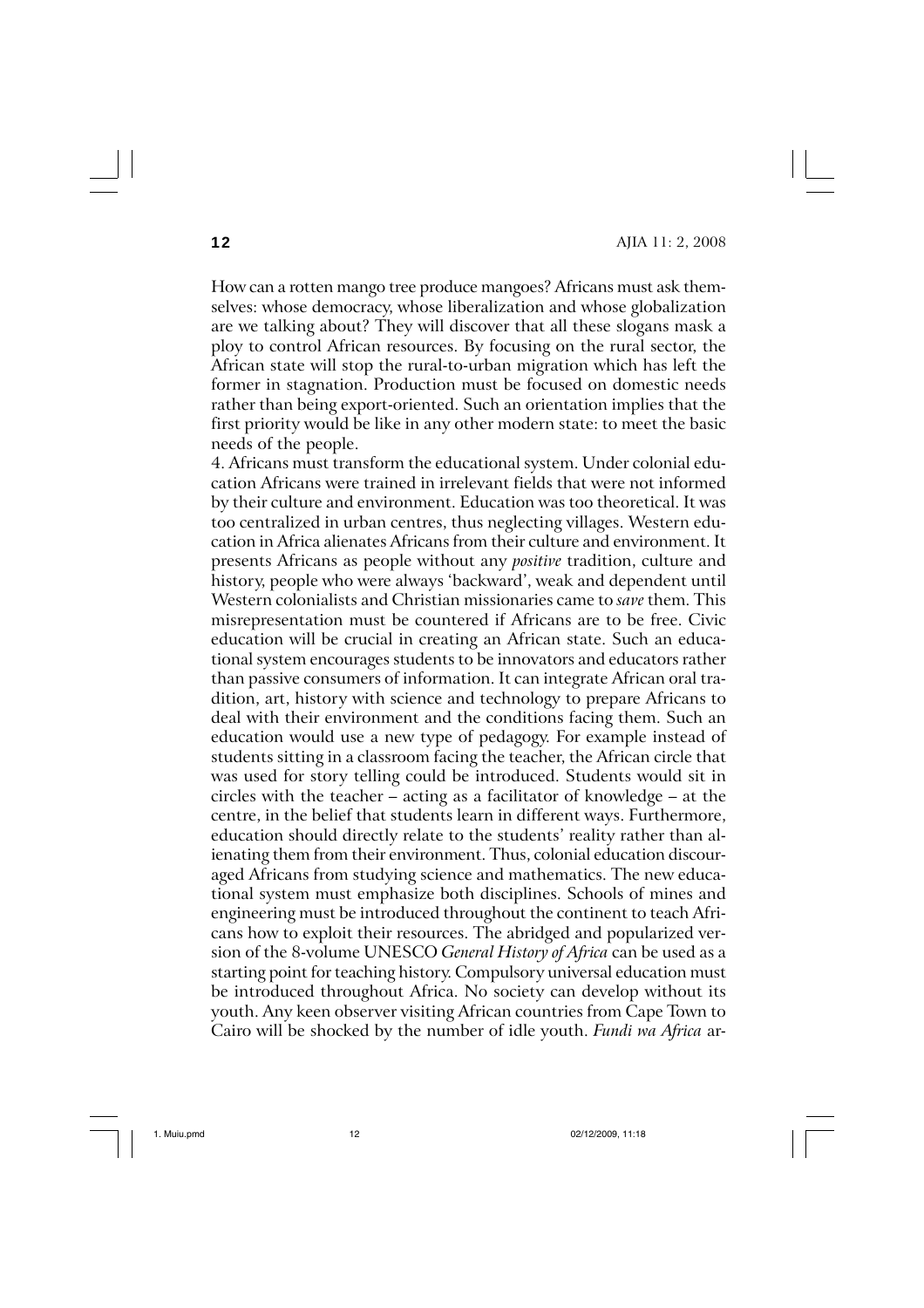gues that any plan that condemns a society's youth to social, moral and cultural decay – such as that currently proposed by the IMF and the World Bank – must absolutely be *rejected*.

5. Without the proper leadership, Africa is lost to Africans. Throughout African history, African leaders were active either as heroes or collaborators. The system of collaboration continues today. The new leadership's first priority must be to meet the needs of its subjects. Democracy in Africa must serve the interests, priorities and needs of the majority. Any leadership that does not fulfil this role is illegitimate. Enforcing the popular will must be the guiding principle of a good leader. No leader should abandon its people to indignities justified as the 'rule of law'. Whose law is it, anyway? If such a law is a mere pretext to exploit the people, then *nobody should abide by it.* Africans must search their history to understand how leaders were chosen, trained and prepared for leadership based on tradition and culture. The new African leadership should exhibit the following characteristics. First, it must have Africa and its people as their only priority. Second, it must be chosen from each level (village/town council, national and federal) based on ideals and principles that the people themselves will decide on. Third, the performance of the leaders will be judged based on what they have done for the people rather than *how long* they have been in office. Constitutions (whether written or oral) will have provisions that allow for the people to remove a leader from office before the end of a term if such a leader is deemed unsuitable or corrupt. Such a leadership can only develop within a reconstituted state and as a result of the transformation of education. This explains why Africans have to achieve this objective without any foreign interference.

6. Any system that condemns women to violence, poverty and disease must be overhauled. Most indigenous African political systems respected women. But this changed under colonialism. African states must put women back in their rightful place in society as economic, political and social actors. In indigenous systems, women had a choice in polygamous marriages. Women should not be forced to enter into polygamous marriages unless they choose to. Democracy is about choice. Lower-income women have been the victims of the IMF/World Bank Structural Adjustment Programs as states drastically cut down their expenditure on health care, education and other social services. Women have also been affected by globalization because they are the worst paid in the world economy. They continue to constitute the majority of AIDS victims.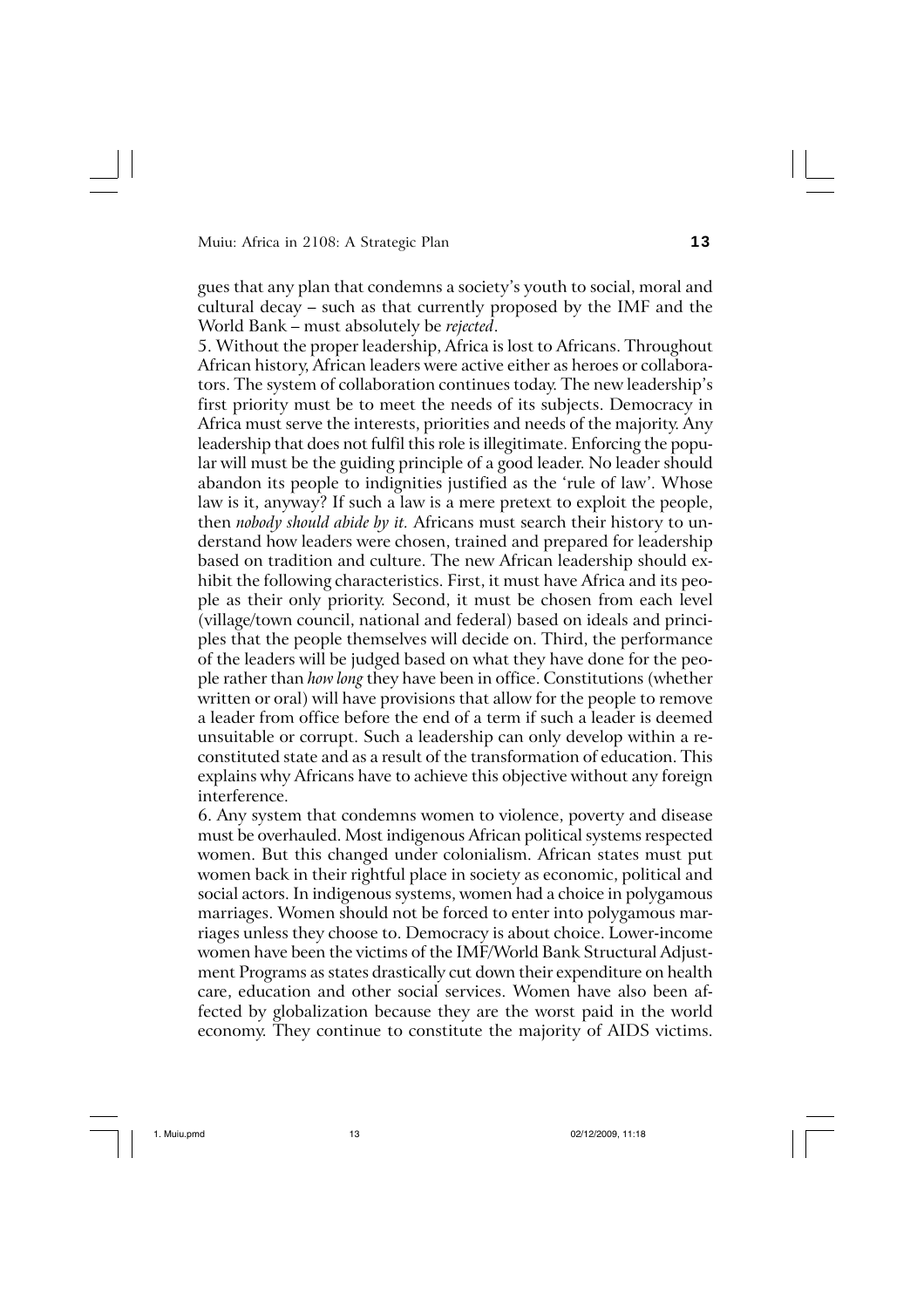**14** AJIA 11: 2, 2008

African women's liberation must be based on the positive aspects of indigenous institutions rather than being carbon copies of Western feminism. Women are the heart of Africa's future. Without women, Africa is lost to Africans. African women will be the driving force of Africa's political, economic and social development.

7. In the context of globalization and of the world economy, African countries must be selective in their trade policies in order to develop their human resources behind protective barriers. It is crucially important that Africans create their own companies which will operate throughout the Federation and will be given preferential treatment over foreignowned companies. All foreign companies operating within the Federation will be forced to pay taxes and to re-invest their profits locally. In a reconstituted state, African leaders have to introduce measures that protect workers against exploitation by trans-national companies such as limited working hours, minimum wages, pensions and medical insurance. Furthermore, companies operating in these countries must not be allowed to create tax-free zones which operate as enclave economies and discriminate against the local people. A National Development Fund (NDF) will be created. Each foreign firm will be required to deposit a percentage of its annual revenues – say, ten per cent – in the NDF. Instead of relying on foreign experts, African countries working within a reconstituted state will rely on African expertise. The disconnection between African leaders and African professionals and civil society/grassroot organizations in contemporary African states is striking. African leaders do not work with African professionals to create policy. Instead, there is tension and competition between the two groups, a process that began with the onset of the trans-Atlantic slave trade. This process can only be reversed within a reconstituted state.

8. In the reconstituted African state, the activities of Non-Governmental Organizations (NGOs) will be circumscribed and strictly regulated. In African countries today there are far too many NGOs, each operating according to different agendas, often to the detriment of the people. Some of the activities of these NGOs – especially those engaged in birthcontrol programs – are highly questionable. A reconstituted state will introduce laws and regulations that will ensure that the activities of these organizations adhere to the interests, priorities and needs of Africans.

9. No development can occur without an efficient transportation system. Roads, railways and air routes should be conceived to connect Afri-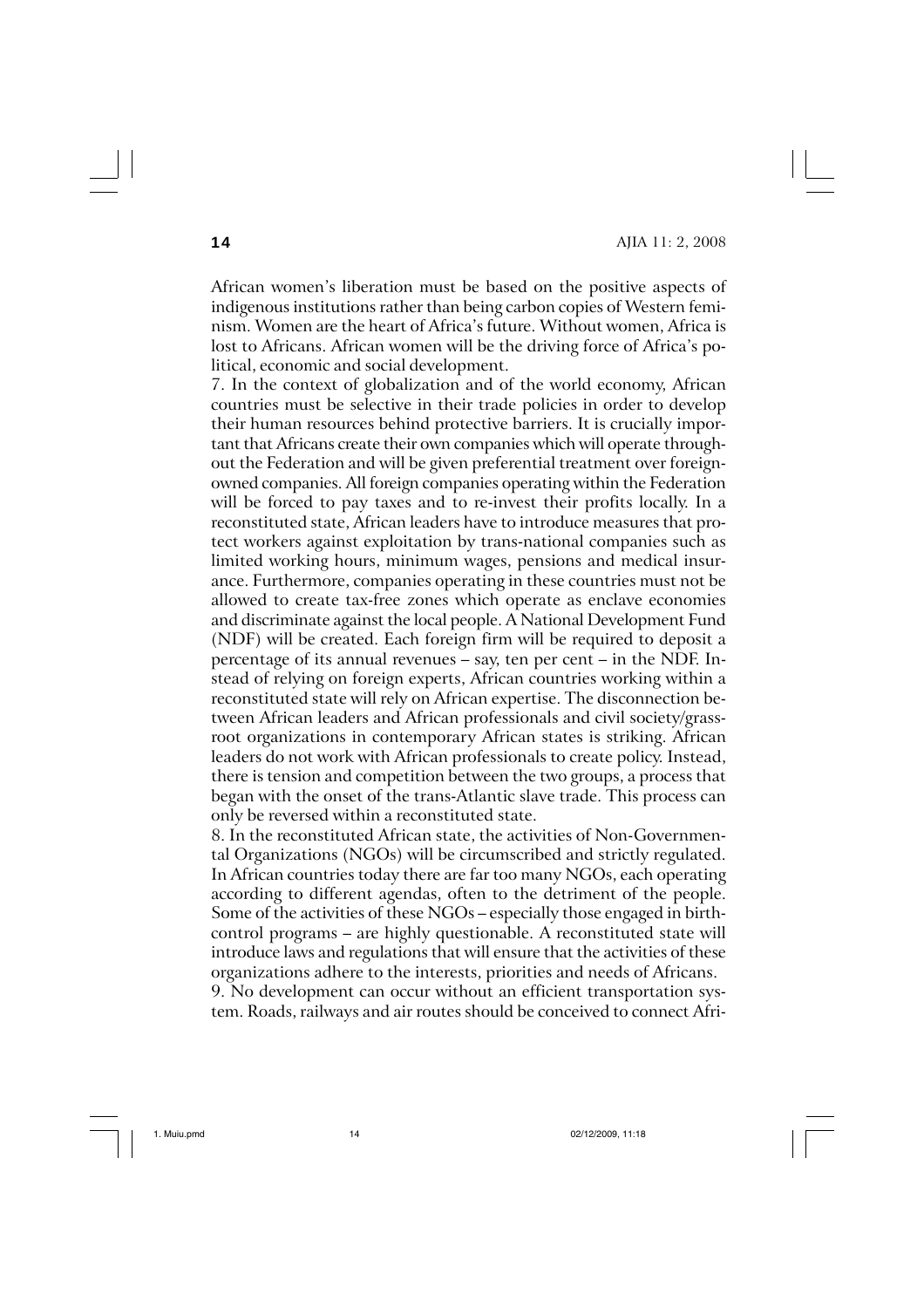can states to each other. Communication and telecommunication networks must be geared toward the inter-African movement of people and goods' needs rather than toward the former colonial countries. Once internal transportation is improved, trade will increase as different regions trade with each other on the basis of complementarity. For example, Senegal imports nearly all its food. Milk and fruit juices come from either France, Italy or Portugal. Fruits are imported from either Morocco or South Africa. From October each year, lettuce must be imported because none can be produced domestically. In a reconstituted state countries located in the Sahel will trade with East, Central and Southern Africa in various goods. For example, countries of the Sahel are known for their beautiful cloth, artwork and oil. They can export these to central, east, and Southern Africa in exchange for food products. These countries will also trade in minerals. Each region will concentrate on what it produces most efficiently without manufacturing goods produced in other regions. Just as the indigenous system in which different areas – such as forest, savannah and the Sahel – complemented each other, the reconstituted state will do the same. Regions best suited for agriculture will concentrate on food production while the Sahelian regions will focus on textiles and clothing, minerals and fossil fuels and services. Thanks to the freedom of movement of people, goods and capital, expertise will be widely shared by all the states and all the regions.

10. Africans cannot have a reconstituted state without a comprehensive cultural policy in the area of radio and visual arts (including television and film). A uniform policy must be introduced that sets standards for radio and television programming, as well as for film production. A supervisory board will examine each film proposal to make sure that the films produced in (and distributed on) the continent do not denigrate Africans, do not demean African culture and do not undermine African values. In the reconstituted state, no foreign-owned radio or television station will be allowed to operate, as is currently happening in Botswana, Kenya and South Africa. The state should sponsor artists, film-makers, and writers to produce their works in total freedom and without any ideological bias. Foreign soap-operas which seduce the poor with the artificial glamour of Western luxury without providing the means for these people to achieve their goals should be discouraged. Decolonization of the media will take various forms. First, African culture which has been relegated to tourism must take centre stage in the Federation's development. Second, foreign soap operas which are provided free of

1. Muiu.pmd 15 02/12/2009, 11:18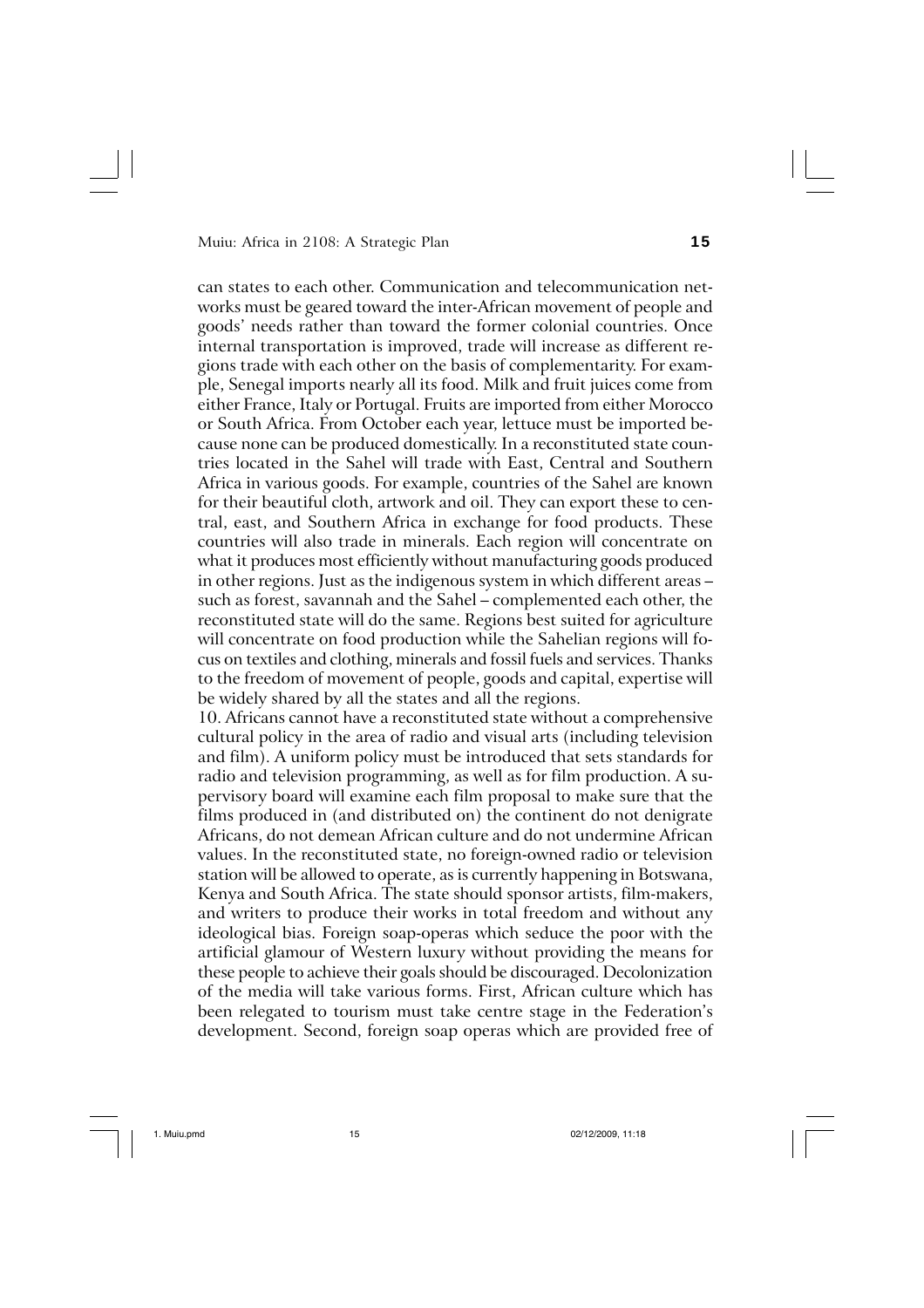charge have to be replaced by locally produced ones (a process in place as Nigeria 'Nollyhood' films become popular). Third, tribal radio stations (for example, as happened in Rwanda in 1994 and in Kenya in December 2007) which are used to promote inter-ethnic hatred can be replaced with African-oriented radio stations. In the Kenyan clashes hate messages were also transmitted through text messages (NPR 2008: February 20; Economist 2008:51–52).

11. A reconstituted state must protect children and the youth (from age 0 to 18). The traveller to such countries as Angola, Congo (DRC), Kenya, Botswana, Uganda, Nigeria, Senegal, Sierra Leone and South Africa is struck by the number of young children who engage in prostitution. In most of these countries, pornographic material is not restricted. Another common feature of these countries is the number of foreign and local men and women who engage in sexual activities with children. Most of these countries have become havens for paedophiles who get away with activities that are severely sanctioned by law in their home countries. Except for Burkina Faso and Senegal, judicial systems in most African countries have ignored the impact of paedophilia on the fabric of their societies. Heavy penalties must be introduced to punish paedophiles as well as older men and women who engage in sexual activities with children. As the incidence of AIDS increases, another very disturbing development is the number of men – in such countries as Malawi and South Africa – who rape babies in the belief that these babies will cure them of the dreaded disease. Some have cloaked this despicable activity under the mantel of 'African culture'. There are absolutely no instances in indigenous institutions where infants were violated in this manner. Current justice systems do not protect these infants and children. A reconstituted state must impose prohibitive fines on any group or individuals that promote the violation of children's lives under the pretence of African culture, tourism or religion.

12. A reconstituted state must also protect girls from genital mutilation, a practice carried over from ancient Egypt and Kush. In some areas of Guinea the rituals, which mark girls' rites of passage, have been retained without resorting to mutilation. African states can still allow the rituals to be practiced but without the mutilations which have caused so much death and suffering. The goal of the reconstituted state is to retain the positive aspects of African culture while acquiring relevant technology for development. It cannot do so without protecting girls from medically unsound and dangerous practices.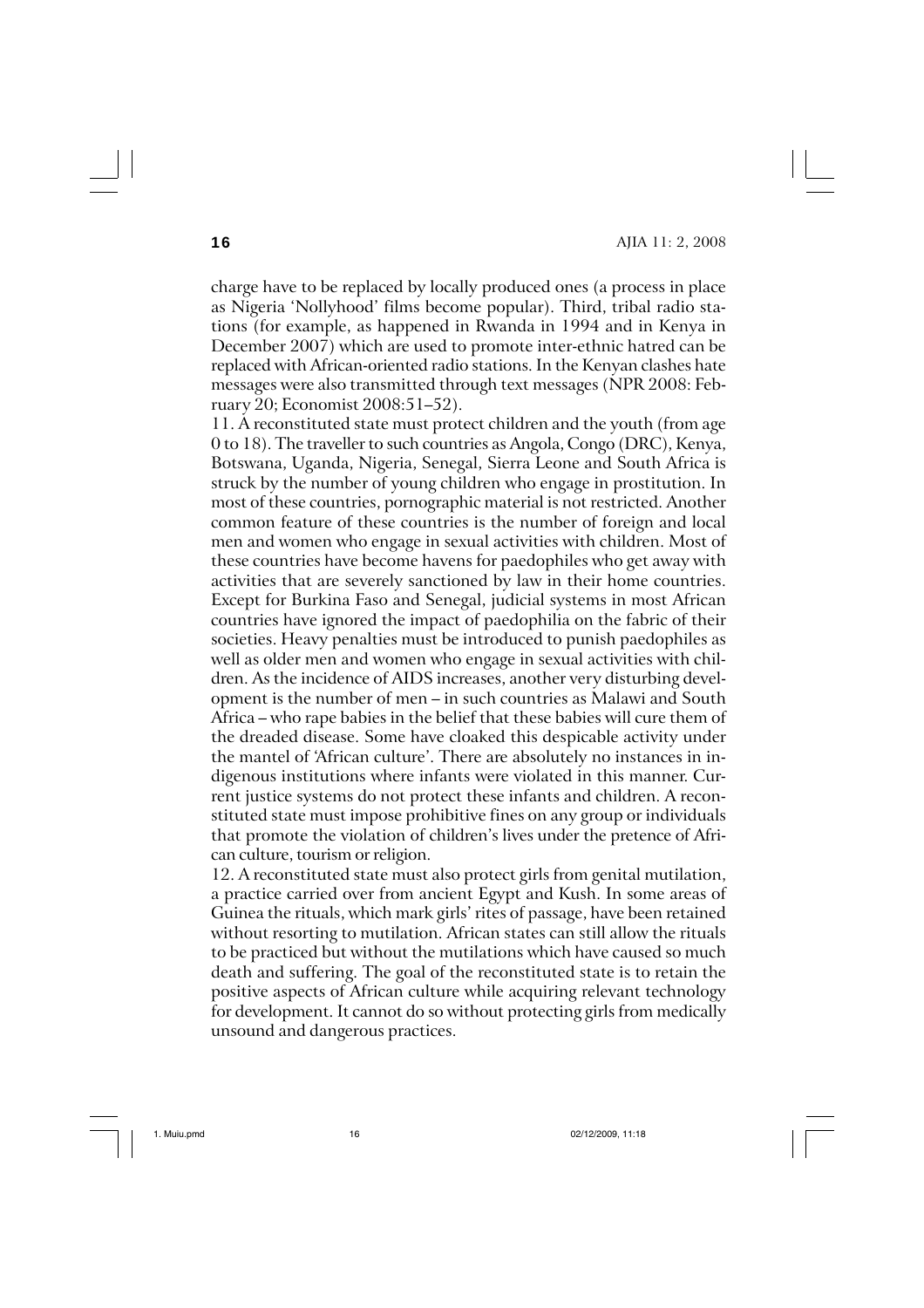13. Most African cities have failed to substantially increased the electricity, water and sanitation infrastructure which they inherited from colonial governments. No development can occur without a beautification and sanitation department in every region. The main goal of such a department will be to make sure that water is available at all times by creating water reservoirs. Furthermore, cleaning programs must be put in place whereby garbage is disposed of properly and recycling centres are created throughout the region. A cleaning program (similar to that of Shaka Zulu) must be introduced in which each resident is responsible for keeping their private quarters and their cities clean because it is 'their' city. There is nothing traditional about unsanitary conditions. It is a terrible habit that smacks of irresponsibility and lack of accountability. Africans have always kept their villages clean. Why do they lose this quality when they move to cities? Any beautification and sanitation program should include taking care of the homeless people who populate African cities from Cape Town to Cairo. A reconstituted state must build affordable housing for the homeless and provide job training, for example, in crafts and education. In Dakar (Senegal), people, goats, and sewage compete for swimming space in the ocean. During the rainy season, sewage fills some streets for days. In Nairobi (Kenya) Kibera and Mathare have become rubbish dumps. Pikine (Dakar, Senegal), Guguletu and Kayelithsha (outside Cape Town) do not fare better. A state that is managed by the right leadership will not privatize water to the detriment of the poor. Rather, it will tax companies to provide essential public services for the poor. A reconstituted state must make beautification and sanitation a priority. People must be rewarded for planting trees, creating parks and keeping both private and public spaces clean.

14. Africa cannot be secure without a continental army based on redrawn borders (Map 1: FAS). Each state will contribute a contingent to a standing federal army to protect the continent.

This army will be in a better position than international agencies to respond quickly to internal emergencies and to help relocate refugees. This army will be made up of Africans who consider Africa the first priority. It will have to fight against local and international mercenaries who undermine Africa's freedom. Without a dedicated army, the Federation will not defend itself. It is only when Africans realize that they cannot be paid to kill fellow Africans that they will cease to participate in their own disempowerment. Government institutions will draw on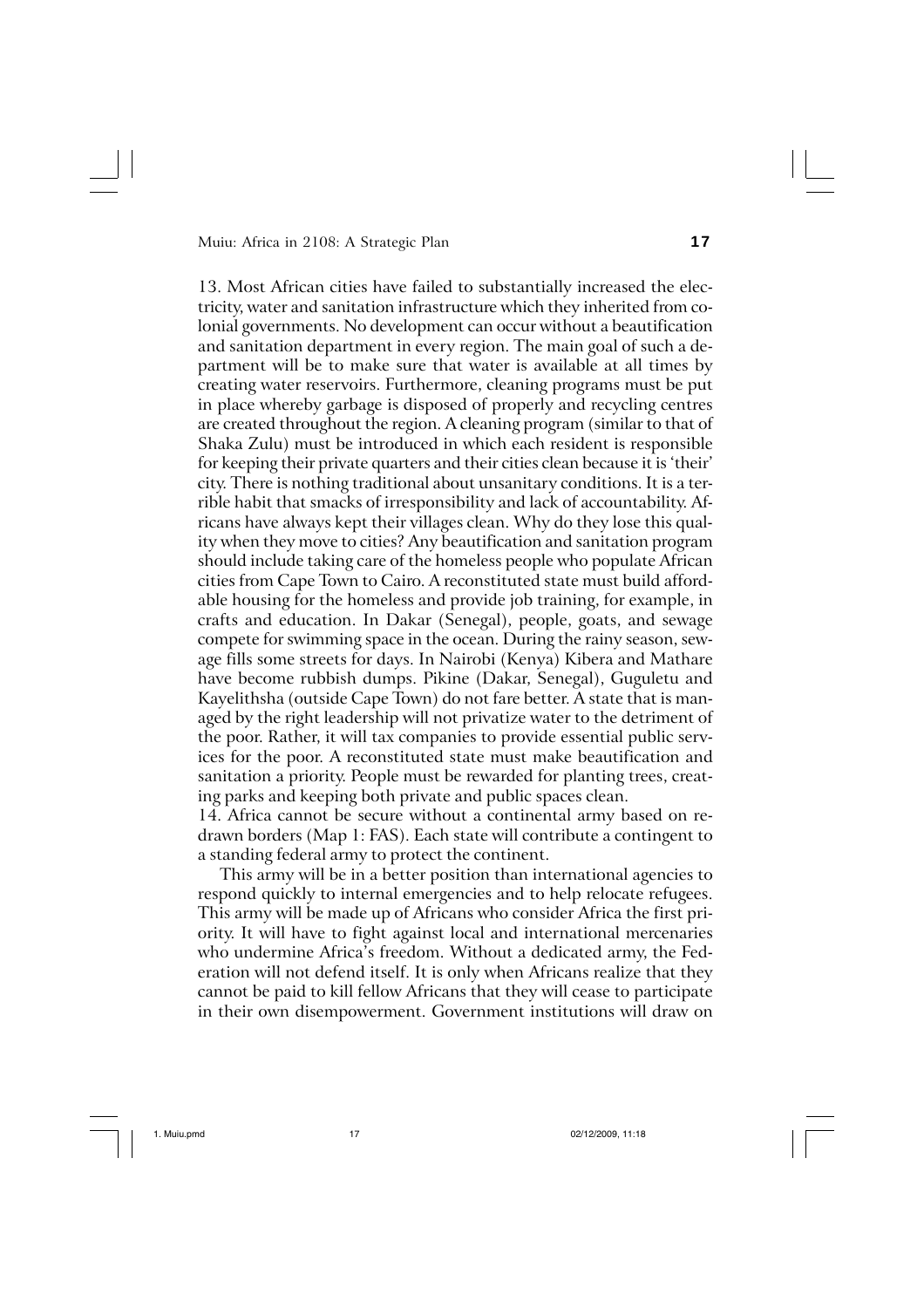**18** AJIA 11: 2, 2008

African indigenous methods of conflict resolution. They will open avenues for resolving conflict before it arises by providing basic resources, such as land, food, health care and shelter which currently force many people into conflict. The presence of an African federal army will also reduce the role of mercenaries that continue to wreak havoc in these states. Furthermore, each state will maintain its own youth service (a type of national guard) but will rely on the federal army for its security. The army will not be used to oppress citizens; instead it will be fully integrated into, and be in, the service of the community. No foreign military bases will be allowed in the Federation. Hence the need for a mentally-decolonized military leadership firmly rooted in African traditions and values.

15. The African debt must be totally written off, and a moratorium on debt repayment declared. As a block, the Federation must refuse to pay debt. Several developments may occur from the refusal: open war instigated by those who are owed money, outbreaks of diseases like Ebola may become the norm, low intensity warfare where tribal wars act as destabilization forces may develop (as is currently happening in Kenya where the United States and the European Union are forcing Mwai Kibaki to share power with their candidate of choice, Raila Odinga). If Kibaki (who became an enemy of the empire when he signed economic and military deals with China while marginalizing the IMF/World Bank) refuses to share power with Odinga, the organized violence and death will continue. If they are to free themselves, Africans must be willing to face all these challenges.

 Ordinary African men, women and children cannot be held accountable *ad vitam aeternam* for a debt incurred by their unelected elites in pursuit of their own enrichment, and without their *people's consent*. African leaders themselves are personally accountable for repayment of the debt incurred vis-à-vis their Western lenders and overlords. In this sense, it can be truly said that Africa and Africans owe absolutely nothing to Western countries or their agencies. If anything, *it is the West which owes Africans reparations* for the millions of human lives lost and billions of dollars of mineral wealth plundered and revenues extracted during five centuries of European predation and exploitation through slavery, imperialism, colonialism, debt repayment, neo-colonialism and globalization.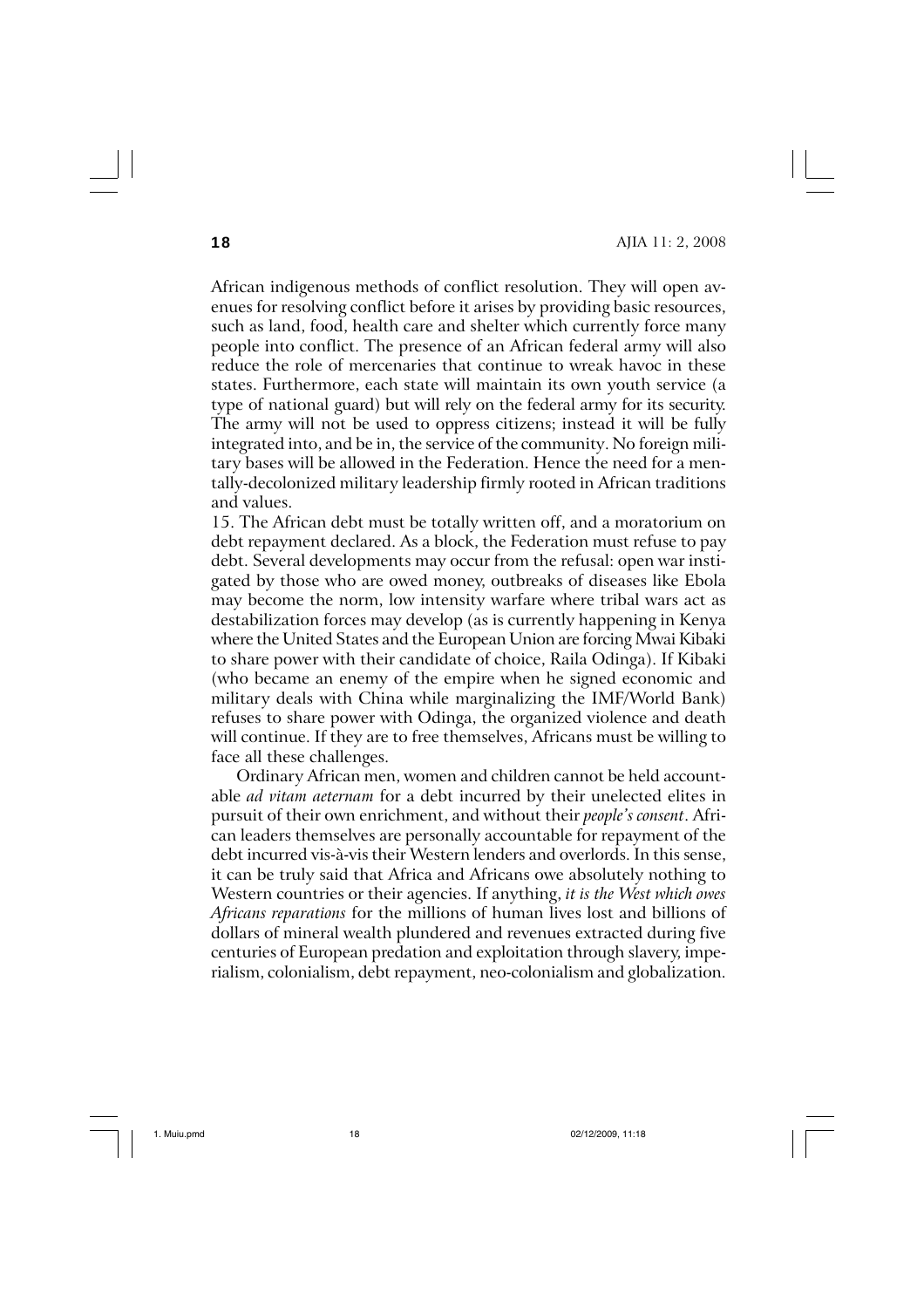#### **Governance and Political Institutions in the Federation of African States**

As a reconstituted state, the Federation of African States (FAS - see Figure 1) will include several levels of authority based on a clearly defined separation of power designed to act as a check on the abuses of power by any one branch of government. The national (federal) government will levy federal taxes for the defence and security of the Federation, as well as for the transportation infrastructure. States will collect state taxes – for state defence, security and transportation – and work with the federal government for the benefit of the Federation. The presidency will be organized on a rotational basis between the different regions. Each president can only serve for two six year-terms (if re-elected for a second term). However, citizens have a right to call a referendum if the president fails to perform her/his duties to their satisfaction before the end of the first or second term. Power will be divided between the presidency, the judiciary and citizens' councils (at the village/town, regional and national levels). No branch of government will be allowed to interfere in the activities of the other or to monopolize power to oppress the people. Each level of governance will be advised by an advisory council.

National ideals, values and goals based on African culture, history and environment will inform every aspect of governance. Unlike liberal democracy that privileges corporate, sectional and elite interests over those of the majority of the people, Africa will have a popular democracy –based on accountability and responsibility – that will be organized from below (Ake 1996:2000). Democracy will only be meaningful in Africa if it allows the people – both those in rural and urban areas – to decide on their destiny rather than allowing corrupt leaders based in capital cities to do so. Since each section of the population will have representatives at all levels of government, power will be decentralized and the people will determine their destiny based on their interests, priorities and needs. Governance will be a bottom–up approach. Power will start from the village councils made up of the local people. This will be followed by a regional council of elders, then a national council who will be followed by the federal council of presidents.

The federal capital of FAS will be based in Napata. Economic and political power will be decentralized, giving people more input in the day–to–day activities of the Federation. The leaders of each of the five states will meet 36 times a year. They will meet in Napata 12 times a year; they will meet in each one of the states on a rotating basis based on

1. Muiu.pmd 19 02/12/2009, 11:18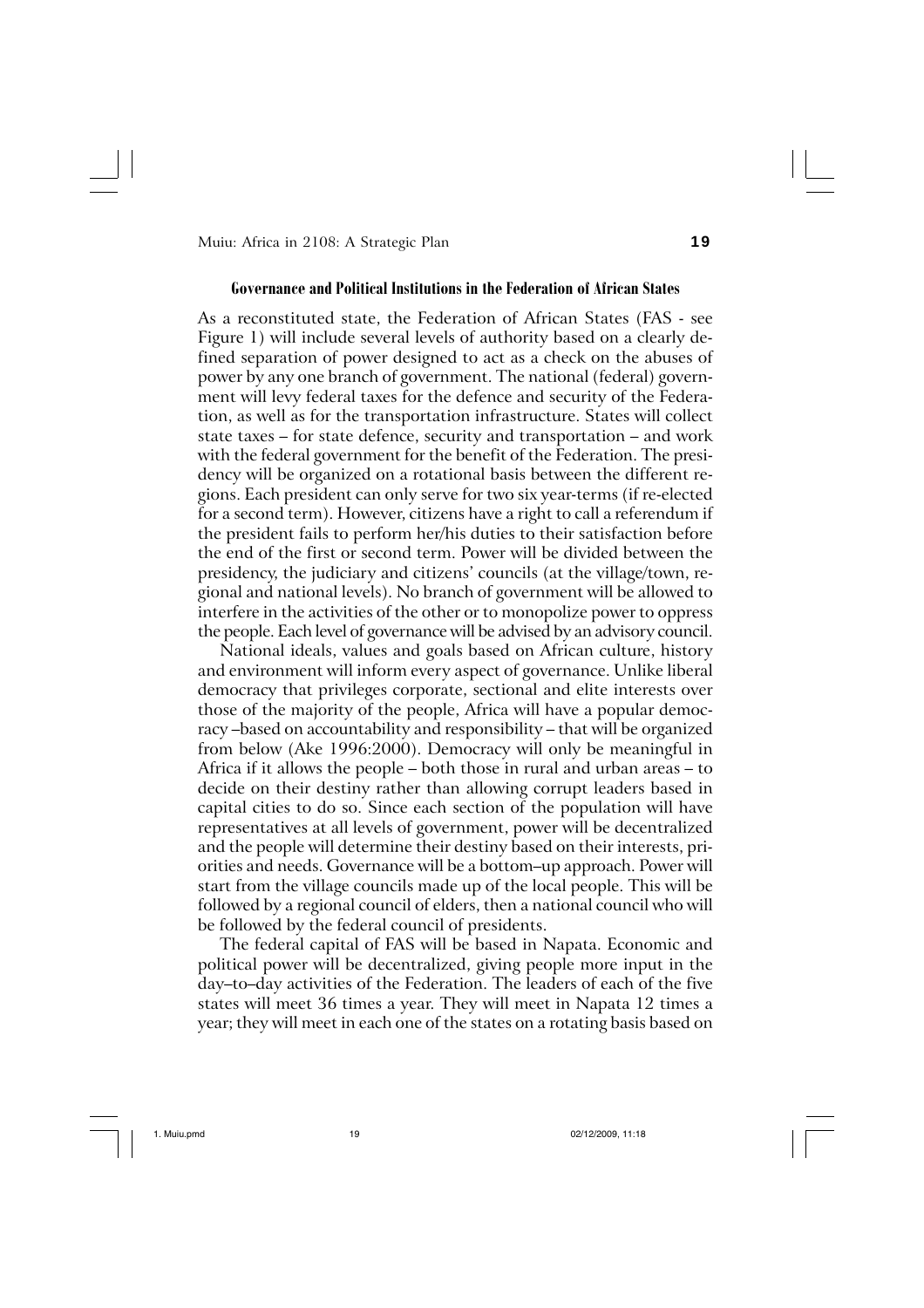alphabetical order another 12 times; the remaining 12 meetings will be held in their own states. While in a particular state, leaders will meet with the people in town halls as well as in the state's village councils so that they can find out the needs of that particular state. These meetings will be crucial in decentralizing power between rural and urban areas, therefore encouraging a bottom-up approach where leaders learn from the people.

In FAS, governance will be based on a bottom-up approach where most of the power will belong to the village councils of each state, composed of 120 members elected directly by the people. The people's council (composed of 600 members, 120 per state) shall meet twelve times a year at the federal level. Elections will be based on proportional representation where a candidate's election depends on the actual number of votes received. Members of the village councils would each be in office for terms of seven years, renewable indefinitely. Each would represent the village council at the federal level. The governance of each state is entrusted to a state village council made up of 200 members (also elected directly by the people on the basis of proportional representation). These members would be in office for two 3-year terms (if re-elected). State village councils would work within FAS ideals as laid out in the Federation's constitution. The next level would be the council of elders which would be in office for a maximum of three 5-year terms. The council of elders would have 100 members (chosen directly by the people from diverse professional and age-groups) from each state. The State's council of elders would be in office for a maximum of two 4-year terms. FAS' council of elders will be responsible for advising the House of vice-presidents and the president. The third branch of government would be the judiciary made up of individuals skilled in indigenous as well as western law. Village, provincial, state and national courts (High Organ) would make up the judiciary system.

The penal system would be based on rehabilitation rather than retribution and incarceration. FAS would totally prohibit the death penalty. People convicted of crimes and minor offences would be rehabilitated through community service – such as building/repairing roads, schools, public buildings or wells – for a specific period of time depending on the nature and seriousness of the crime. Discrimination in any form would be punishable by law. Any FAS citizen would be allowed to travel and settle freely throughout the Federation regardless of ethnicity, national origin, race, class or gender.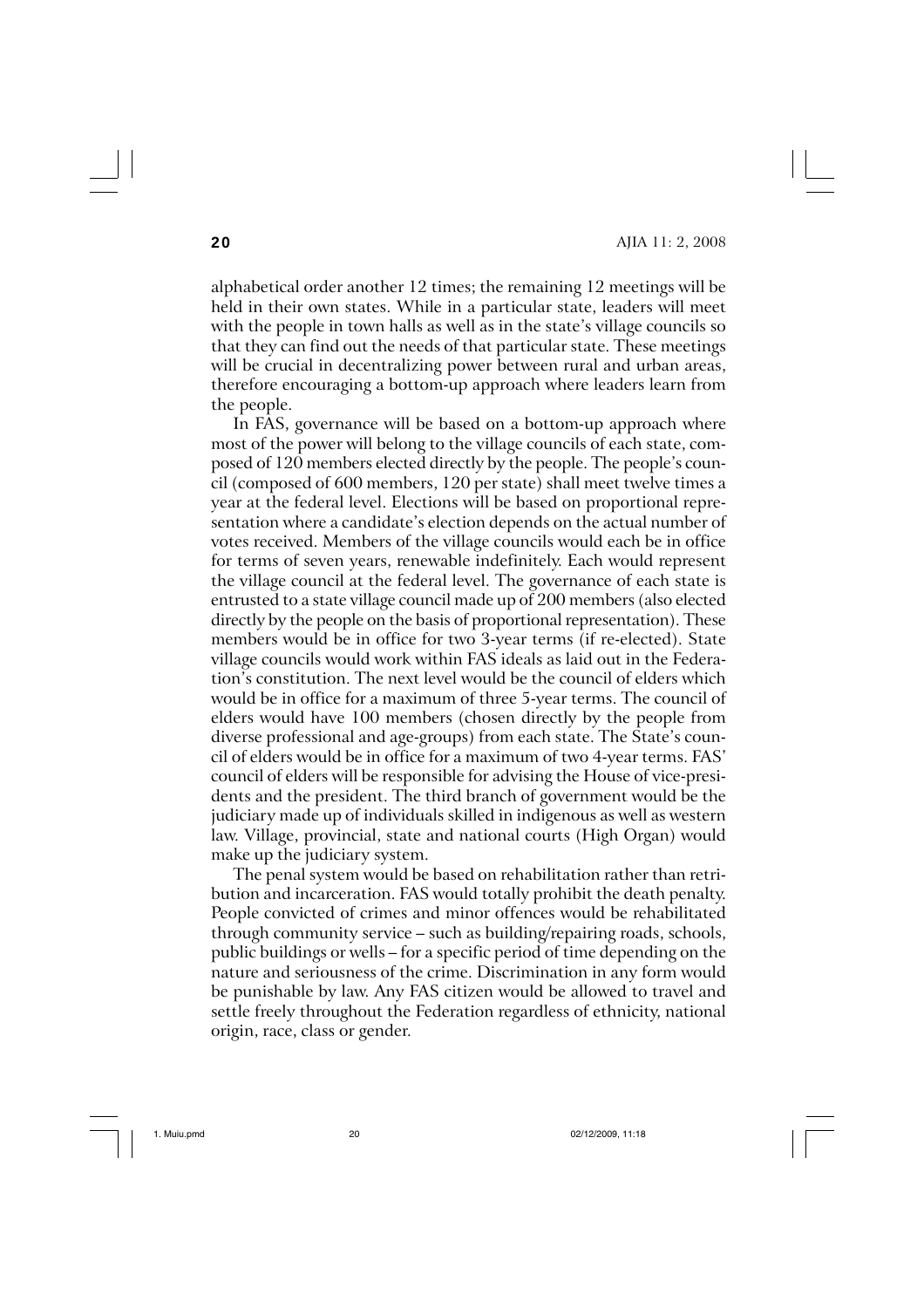Five vice presidents would make up the fifth branch of government. Each state would elect one vice president. Candidates for the vice presidency must be elected by the constituents of the states based on proportional representation and on FAS ideals as stated in the constitution. The vice presidents would serve for an initial 8-year term to be renewed once. The fifth branch of government would be made up by the presidency which would rotate from state to state based on alphabetical order. Six presidential candidates from a particular state will be chosen from and by the village council. They must win a national election in all five states. The candidate receiving the most votes will become the president. Each president would serve for an 8-year term, renewable once. Power would be like a pyramid with the base holding the most influence (see Figure 1). The people shall have the right to remove any elected official from office before his/her term is over by referendum. The Federation of African States will have a constitution which will specify the structure, rights, duties and powers of each branch of government. Members of the village councils, council of elders, and judiciary will draft the constitution with the assistance of the citizens. The people shall approve the constitution by referendum.

## *Figure 1:* FAS Structure *Reconstituting an African Identity within the Federation of African States*



One cannot discuss the reconstitution of the African state without examining its various fragments. First, there is the divide between the indigenous and the modern sector and between various African states with different colonial experiences and traditions. Transportation must be

1. Muiu.pmd 21 02/12/2009, 11:18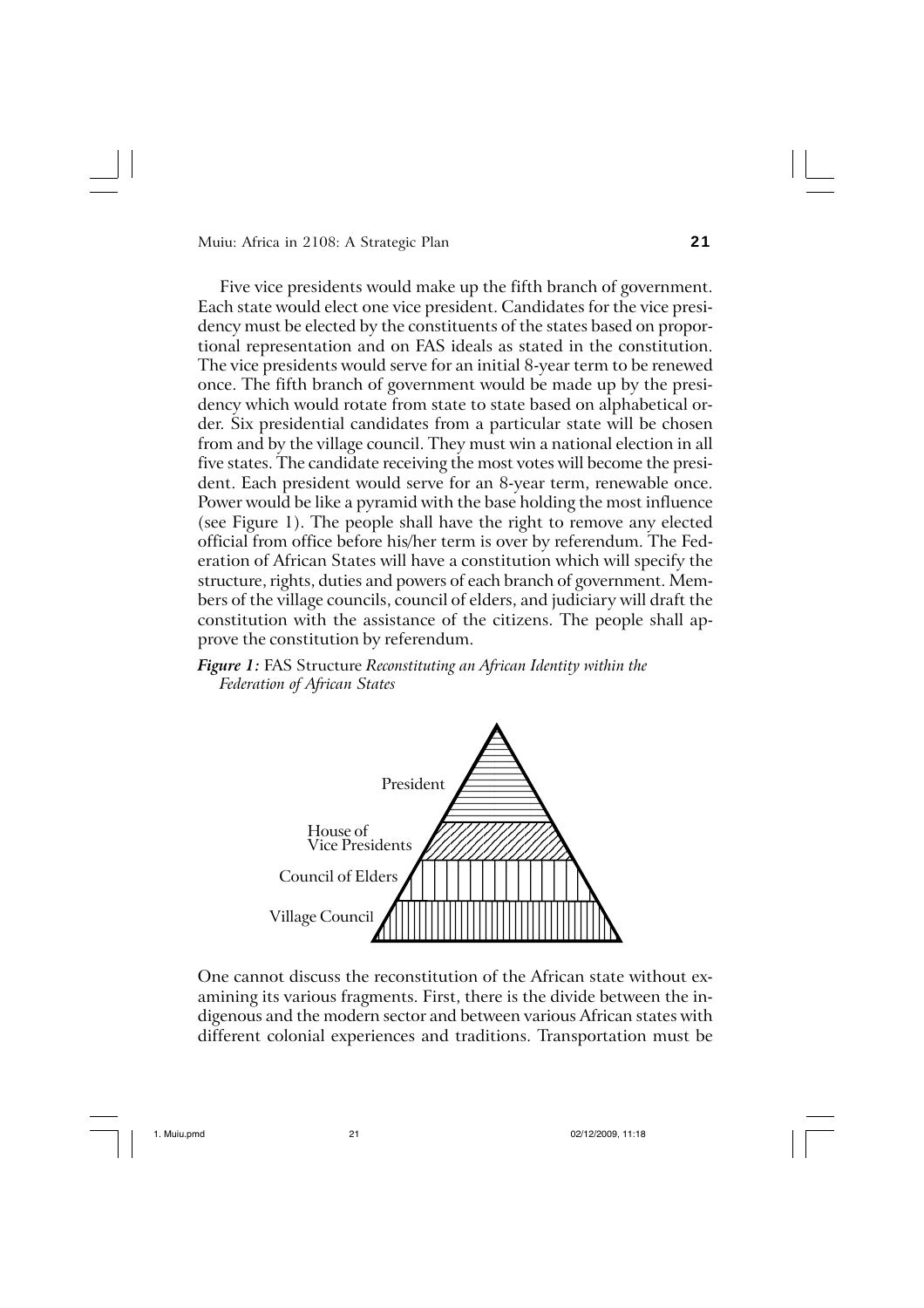22 AJIA 11: 2, 2008

improved so that Africans can easily travel within the continent. Currently, it costs more to ship a car from Dakar, Senegal to Cairo, Egypt than it costs to ship one from Japan to Dubai in the United Arab Emirates. Internal transportation will also improve communication between African regions and facilitate trade as goods will be cheaper to transport. Second, ethnicity has been so politically manipulated both by colonial agents and the post-colonial elite that it has become a major source of conflict. Following indigenous notions of identity that respect humanity in spite of differences, Africans must learn to tolerate difference as a source of strength. An educational system that emphasizes an African identity will play a key role in transforming ethnicity from an agent of division of the people to an agent of unity. People can still identify themselves as Arab, Fulani, Maninka, Kikuyu, Yoruba or Zulu as long as that identity is not used to create conflict. Once an African identity is privileged over an ethnic one, Africans will be ready to control their destinies as they live in peace and dignity. Third, a vast gap exists between Africans in the Diaspora and those on the continent. Both must have open dialogues to encourage communication and an understanding based on cultural as well as other differences. Africans must seek other groups in the Diaspora who have the same goals to reconstitute the state. Africans in the Diaspora who support the new state could invest in these states or settle if they wish to. Fourth, a divide exists within the African continent between rich and powerful states (such as Egypt, Nigeria and South Africa) and poor and weak ones (such as Comoros, Djibouti, Gambia, the Seychelles, and Sao Tome & Principe). This divide also exists between the forest, the savannah and the Sahel. A reconstituted state must complement all these areas as they work together. Fifth, the current African state suffers from a fragmentation of knowledge (Barry 2001). In contemporary African states, there are three types of elites that neither communicate nor complement each other. First, the indigenous elite trained in oral tradition; for example, griots/praise-singers, and medicine men and women. Second, a Muslim/Arabic elite trained to write in Arabic and African languages, as well as a Christian elite. Finally, colonialism introduced its own elite trained in English, French, Portuguese and Spanish at the expense of indigenous languages. A reconstituted state must create avenues where all these elites communicate and work towards the same goal. Unless there is a complementary relationship between these three elites, there can be no economic and political and cultural leadership in Africa.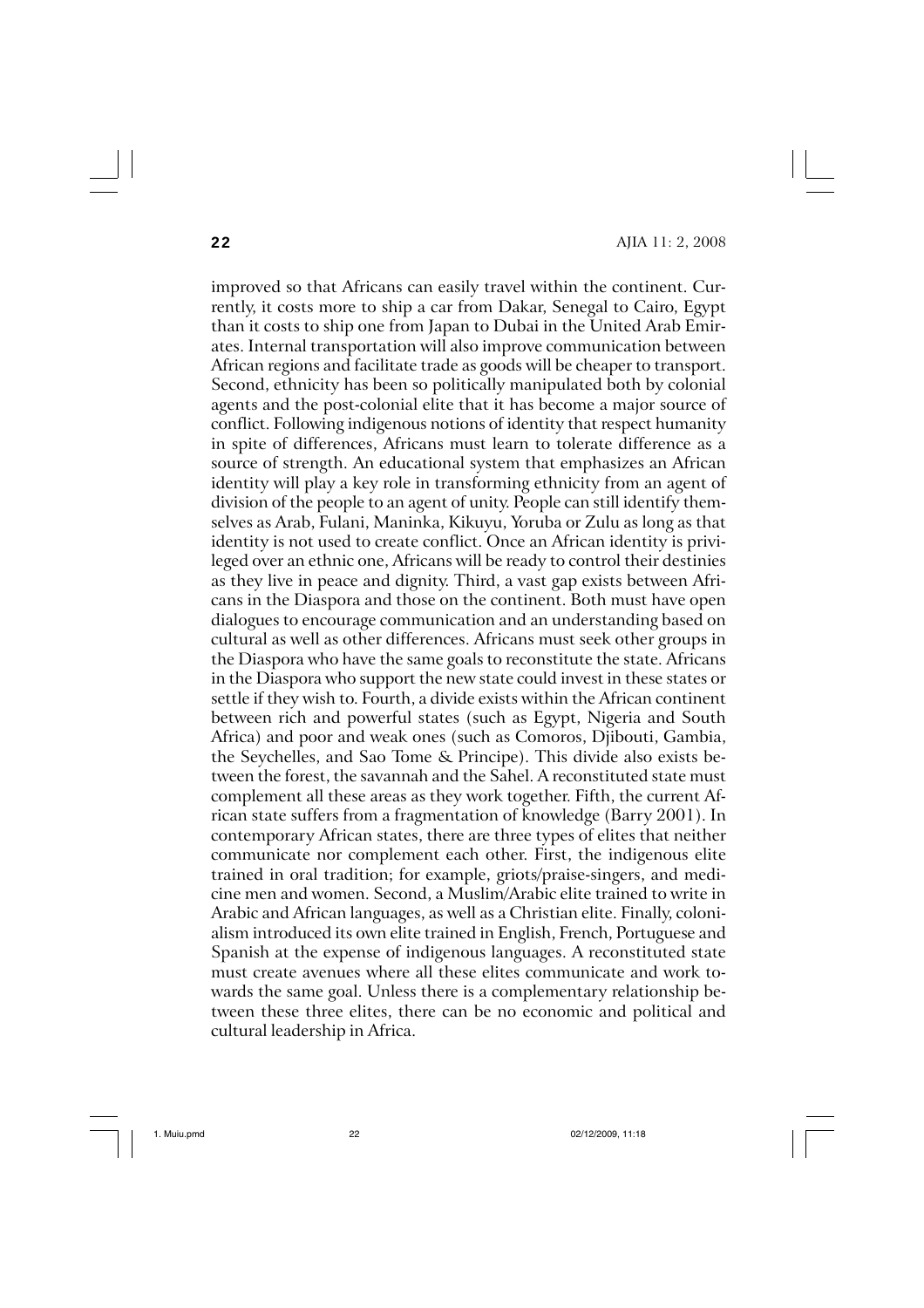Different African states must unite within a Federation of African States (see Map 1: FAS) to create internal markets for African goods and economies of scale. It is interesting to note in this regard that the Organization of African Unity (OAU), at its  $5<sup>th</sup>$  extraordinary summit meeting in Sirte (Libya) of March 1-2, 2001, formally adopted an African Union, complete with a Pan-African Parliament, Court of Justice and African Economic Community. Unfortunately, what has emerged from the Sirte meeting is not a United States of Africa but another pale imitation of the European Union designed to further open Africa up for exploitation. As has happened throughout history, with the support of the West, African rulers have mortgaged the continent and its people's future to various organizations. During this process, various factions emerged, thus demonstrating the inability of African rulers to think and act independently of their Western sponsors. Such factions included one led by Algeria, Nigeria and South Africa (with the support of United States and the European Union), on the one hand, and the very few which sided with Libya on the other hand. The Libyan faction called for a self-reliant United States of Africa in the spirit of the late Kwame Nkrumah. The Algeria, Nigeria and South Africa camp won the day.

The Africa Union was finalized in Maputo (Mozambique) in July 2003. It is modelled after the European Union (EU) with a Council of Ministers, a Commission, a pan-African Parliament and an African Court of Justice, while the secondary model is the Conference on Security, Stability, Development and Cooperation in Africa (CSSDCA) as formalized in the *Kampala Document* of the Africa Leadership Forum then led by Nigeria's president Olusegun Obasanjo of May 1991. The New Partnership for Africa's Development (NEPAD) is a merger of two previous initiatives: the millennium Action Plan for African Recovery (MAP) launched in February 2001 and sponsored by Thabo Mbeki (South Africa), Obasanjo and Abdelaziz Bouteflika (Algeria) and the Omega plan of Abdoulaye Wade (Senegal). The objective of NEPAD is to eradicate poverty through a new partnership between Africa and external donors regrouped within the 'Strategic Partnership for Africa'. It has identified eight sectors for priority action: good governance, infrastructure, education, health agriculture new information and communication technology energy and market access. A total of US \$64 billion has been earmarked to finance this program to which the U.S. has committed a \$6 billion aid package. NEPAD has been merged into AU's development program. NEPAD is a neo-liberal (neo-imperial) project based on the accelerated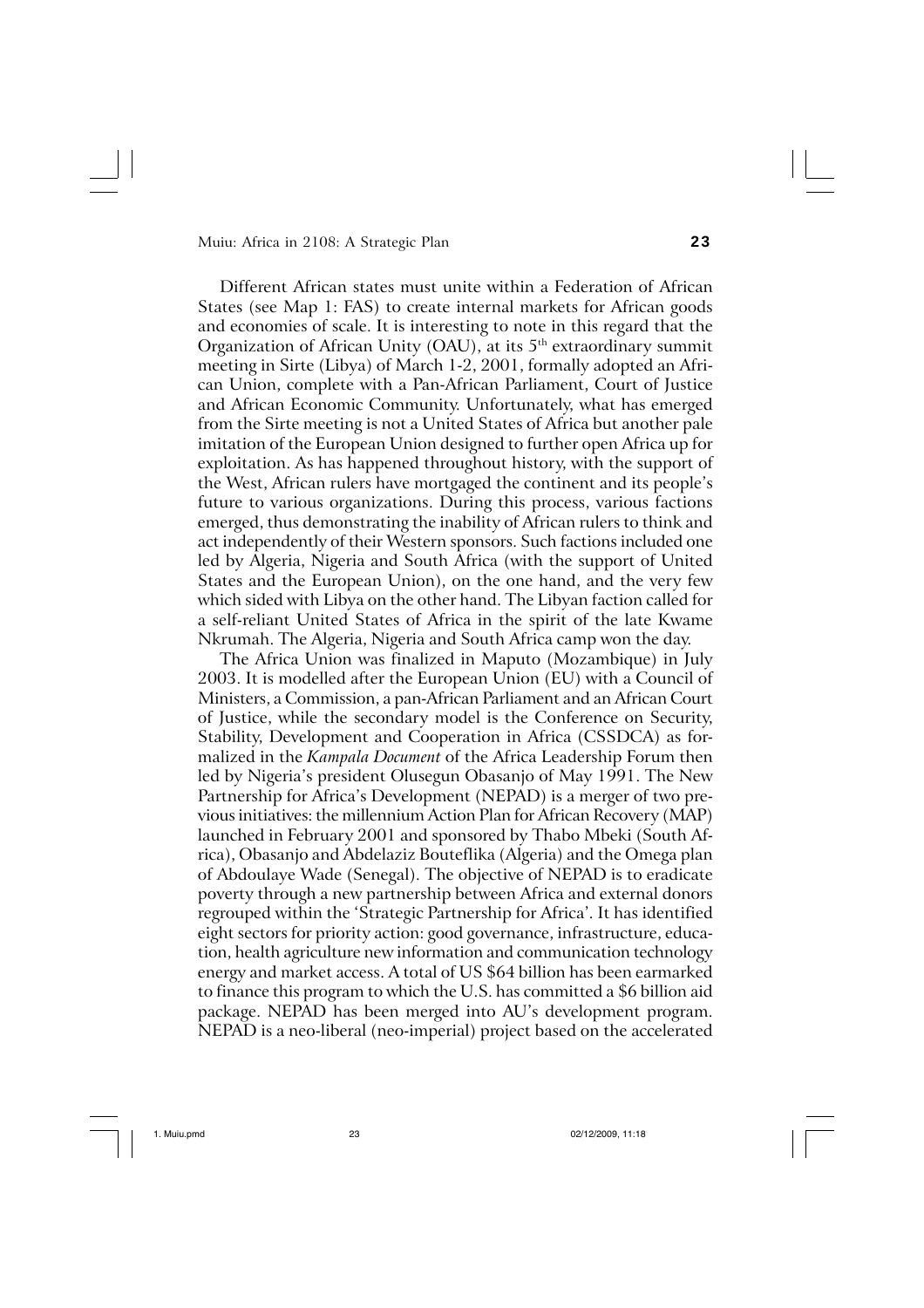liberalization and privatization of African economies, with Western economic, financial and technical assistance and support. It is a mere poverty-reduction program that dovetails with similar programs promoted in Africa by the international financial institutions (International Monetary Fund/IMF and World Bank), Structural Adjustment Programs (SAPs) and Highly Indebted Developing Countries (HIDC) initiatives.

The AU and NEPAD cannot succeed because they are conceived from above (by the leadership) without popular input or support. They do not question the nature of the African state since they accept it as legitimate. Development based on these institutions is development against the people because they assume Africa can only develop by following the Western path in spite of its dismal performance. In addition, the AU and NEPAD are not informed by African culture, history and environment. Finally their goal is to remove the symptoms of the crises in these countries (poverty reduction) without addressing the root cause of the crises, namely the nature of the African state. In other words, the sole purpose of these institutions is to open Africa up for better exploitation by Western firms at the expense of the needs of Africans.

Economic independence based on the exploitation of Africa's resources with a view to improve the standard of living of Africans can only occur once the map of the continent is redrawn and the *right* leadership chosen *by Africans for Africa.*

According to *Fundi wa Africa,* the continent will be divided into five regions. These regions will make up the Federation of African States (Map 1: FAS). The new state of *Kimit* includes: Algeria, Libya, Morocco, Egypt, Tunisia and Western Sahara plus the Arab population of Mauritania, Northern Sudan and Northern Chad. *Mali* will include Benin, Burkina Faso, Cape Verde, Cote d'Ivoire, Gambia, Ghana, Guinea, Guinea-Bissau, Liberia, Mali, Niger, Nigeria, Senegal, Sierra Leone and Togo, plus the African population of Mauritania. *Kongo* will include Congo (DRC), Congo Republic, Cameroon, Southern Chad, Central African Republic, Equatorial Guinea, Gabon, Sao Tome & Principe, Rwanda and Burundi. *Kush* includes southern Sudan, Ethiopia, Eritrea, Djibouti, Somalia-Somaliland, Kenya, Tanzania, Zanzibar, Seychelles, Uganda, and Comoros. *Zimbabwe* includes Angola, Botswana, Namibia, Malawi, Mozambique, Madagascar, Mauritius, Lesotho, Swaziland, South Africa, Zambia and Zimbabwe. The new federal capital city will be called Napata. It will not belong to any of the five states. These states will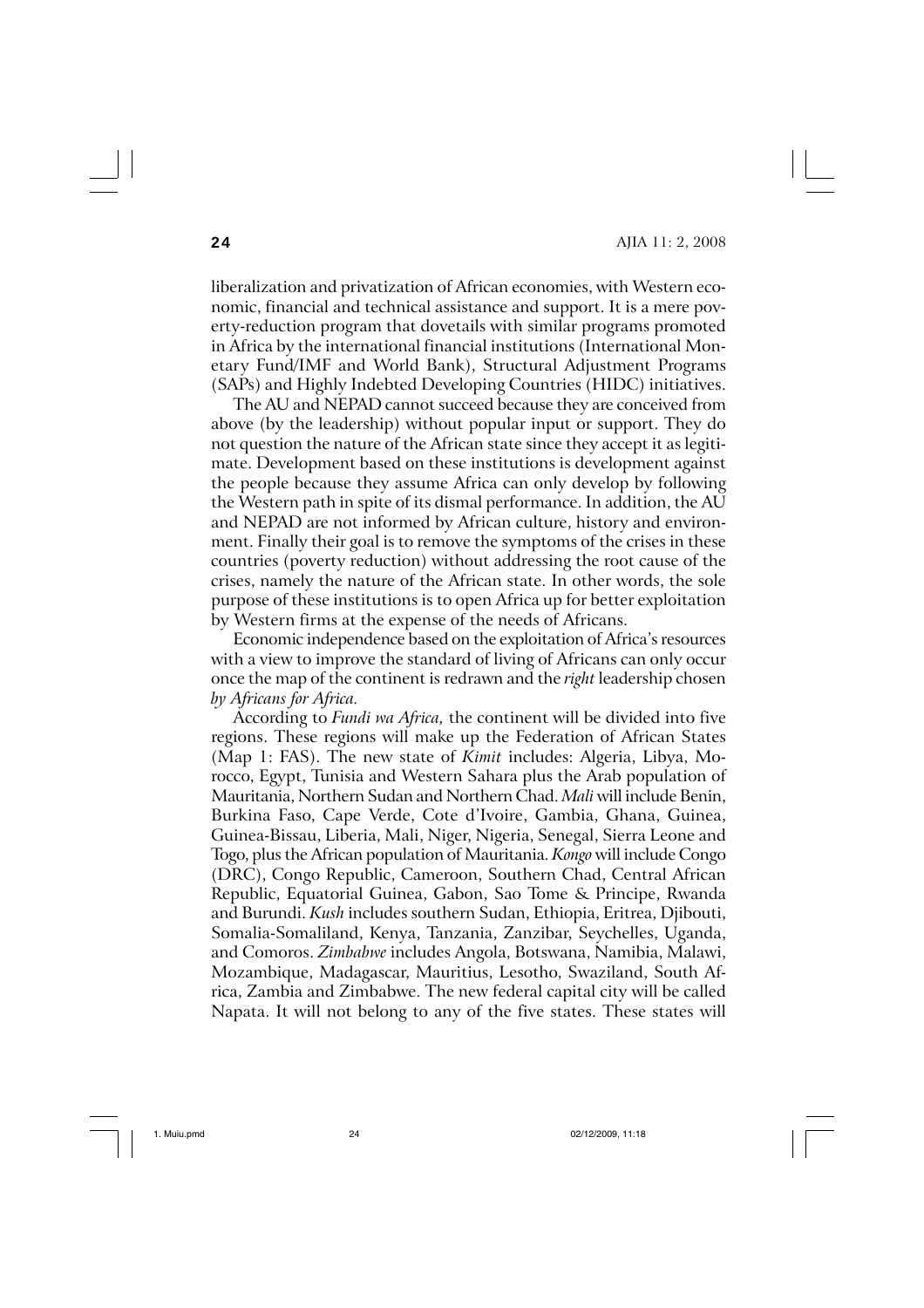make up the *Federation of African States* (FAS)*.* Each region will have a key player based on population and resources, for example, Kongo, Egypt, Ethiopia, Nigeria, and South Africa. All external economic relations will be conducted by the federal government.

## **Economic Governance in the Federation of African States (FAS)**

In a co-written chapter titled 'Sub-Saharan Africa in Global Capitalism', Colin Leys and John S. Saul ask: Is Africa a victim of exploitation or of marginalization?

The short answer must be both. In the popular meaning of exploitation, Africa suffers acutely from exploitation: every packet of cheap Kenyan tea sold in New York, every overpriced tractor exported to Nigeria, every dollar of interest on ill-conceived and negligently supervised loans to African governments (interest that accrues to Western banks) – not to mention every diamond illegally purchased from warlords in Sierra Leone or Angola – benefits people in the West at the expense of Africa's impoverished populations (Saul 2005:20-21).

Africa operates in a hostile international capitalist system. This hostility will increase as Africans try to liberate themselves; hence the urgent need for the countries within the Federation to trade with each other, therefore creating an economic block.

In the Federation of African States, all economic activities will be geared toward two main goals: improving the standard of living of the majority of the people and strengthening the Federation. The Federation will no longer be a victim of exploitation or marginalization. In this spirit, particular emphasis will be placed on inter-state trade within the Federation. For example, FAS members that produce oil will sell it to other members while they, in turn, will purchase food items or textile products from these states. State corporations – manned by adequately trained managers, technicians and engineers – will be set up to manage and control key sectors of the economy such as utilities (water, electricity and telecommunications) and mining. Obviously, economic independence cannot be achieved without a rear-guard struggle from the contemporary beneficiaries.

1. Muiu.pmd 25 02/12/2009, 11:18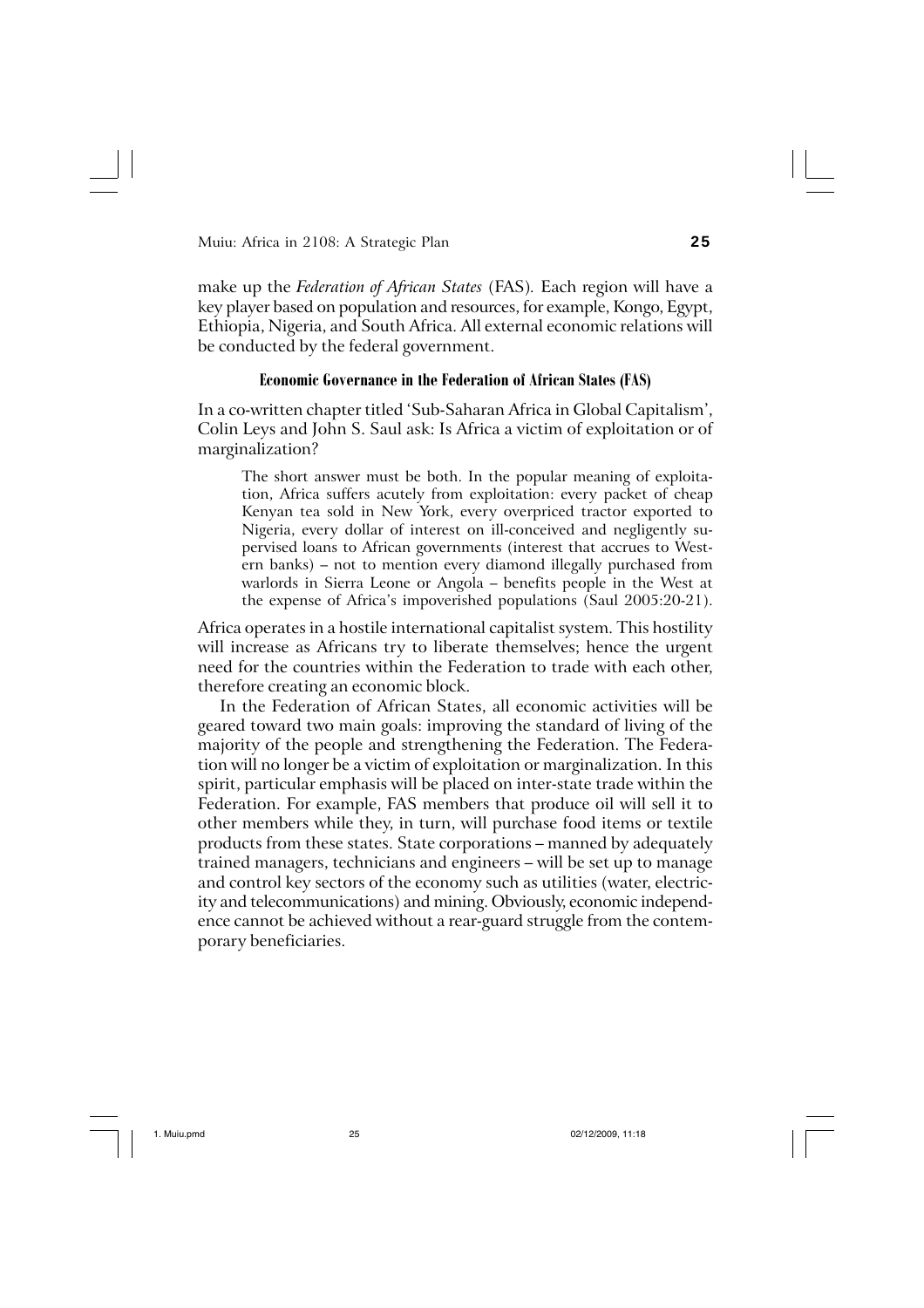Map 1: FAS



## **Conclusion**

Without political and economic unity among African states, and without a political system based on the people's interests and informed by indigenous institutions, there can neither be a united Africa, nor an African renaissance. As the preceding discussion amply demonstrates, this calls on Africans to take control over their own development.

Kwame Nkrumah correctly observed in the early sixties that:

We are Africans first and last, and as Africans our best interests can only be served by uniting within an African Community (...) We in Africa have looked outward too long for the development of our economy and transportation. Let us begin to look inwards into the African Continent for all aspects of its development (...) We in Africa have untold agricultural, mineral, and water-power resources. These almost fabulous resources can be fully exploited and utilized in the interest of Africa and the African people, only if we develop them within a Union Government of African States (Nkrumah 1963:216, 217 & 219).

1. Muiu.pmd 26 02/12/2009, 11:18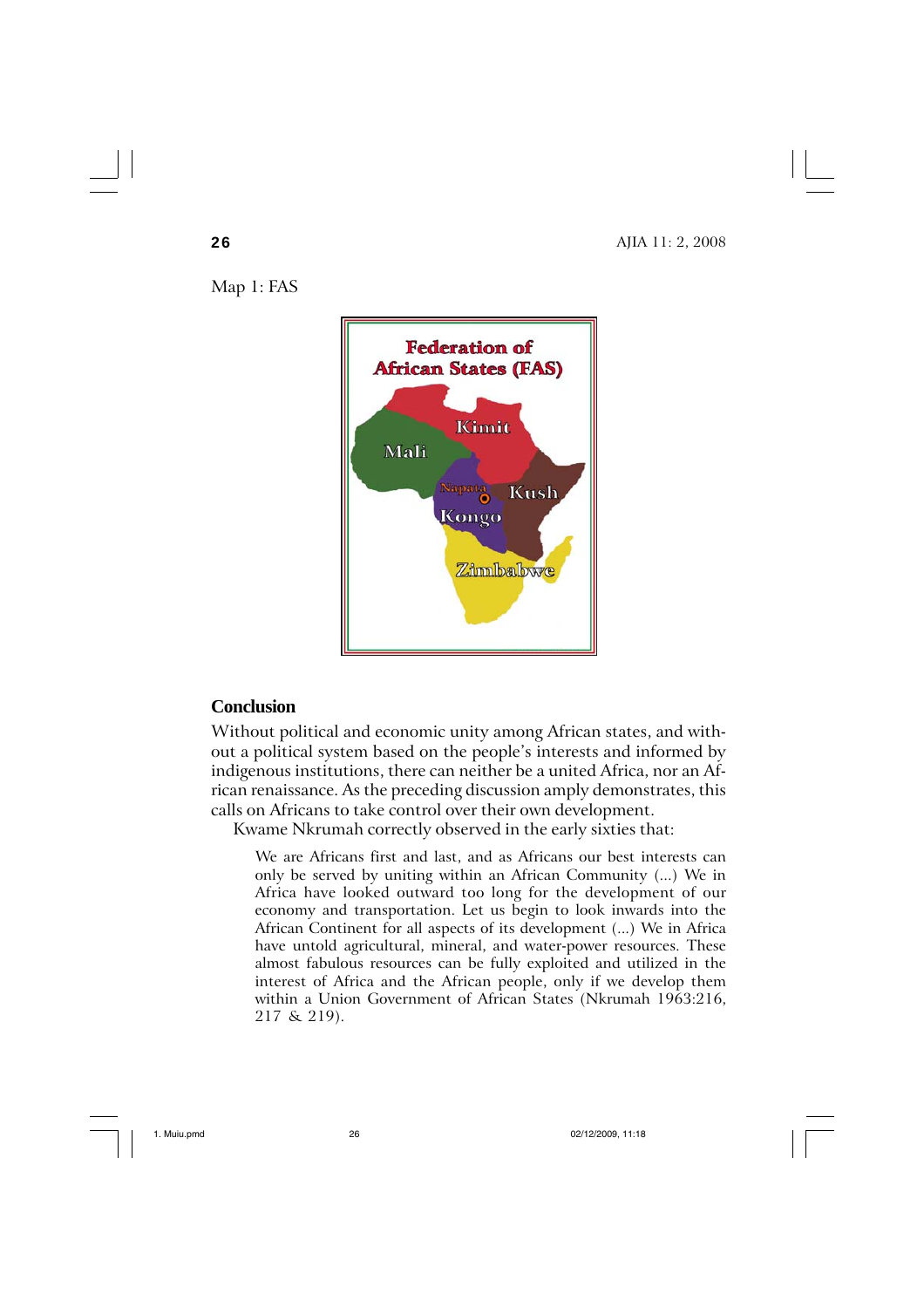Africa's unity is still essential for development, peace and security. Godfrey Mwakikagile notes:

If the future of Africa lies in federation, that kind of federation could be a giant federation of numerous autonomous units which have replaced the modern African state in order to build, on a continental or sub-continental scale, a common market, establish a common currency, a common defence, and maybe even pursue a common foreign policy under some kind of central authority – including collective leadership on rotational basis – which Africans think is best for them (Mwakikagile 2001:121)

According to Mwalimu Julius Nyerere:

Africa…is isolated. Therefore, to develop, it will have to depend upon its own resources basically, internal resources, nationally, and Africa will have to depend upon Africa. The leadership of the future will have to devise, try to carry out policies of maximum national selfreliance and maximum collective self-reliance. They have no other choice. Hamna! [Kiswahili for there is none] (Saul 2005:159).

Against all odds, Africans have survived on the edge of starvation and poverty for five centuries. They must not just survive but *overcome* and *triumph* by becoming the initiators and owners of their own development – a process that entails a mental decolonization from dependency either on deities, leaders or Western countries and institutions. Africans can *triumph* over the destiny carved out for them by five centuries of capitalism's exploitation and marginalization of the continent. They have to harness their energies towards positive and constructive – rather than negative and destructive – pursuits: not to destroy each other but to fight against a common enemy which is dependency, poverty, disease and war. Africans must be incredibly bold and innovative if they are to, at last, control their natural resources and their destiny. They are definitely up to the challenge. Africa must solve its problems the African way on the basis of its own history, culture, tradition and environment.

#### **References**

Arcton, Q-O., 2008, 'Cell Phone, A Tool of Violence in Kenya', *National Public Radio* 20 February; 5 minutes, 52 seconds.

Ake, C., 1996, *Development and Democracy in Africa,* Washington DC: The Brookings Institution.

Ake, C., 2000, *The Feasibility of Democracy in Africa,* Dakar: CODESRIA.